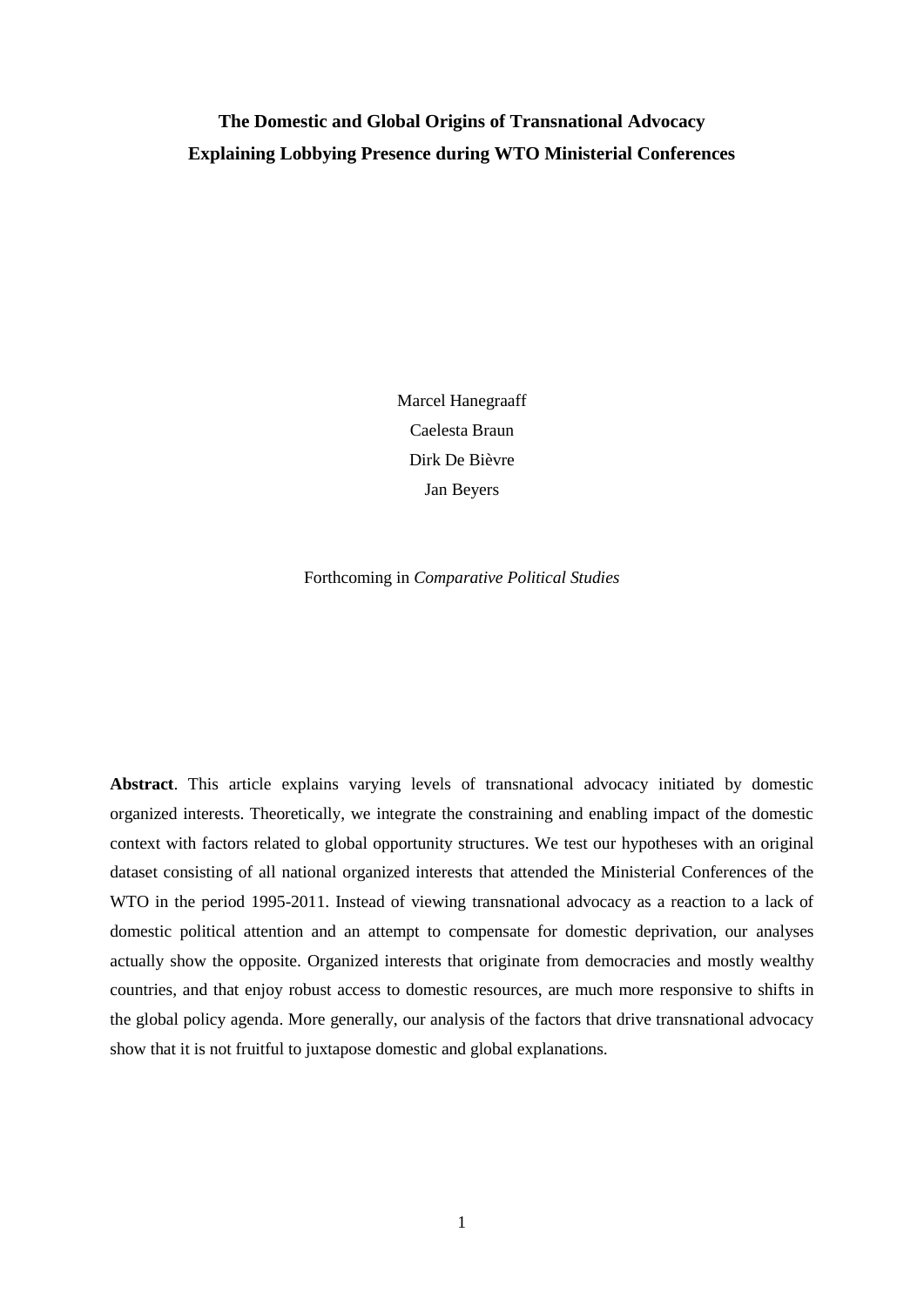#### **Introduction**

 $\overline{a}$ 

Transnational advocacy by domestic organized interests<sup>1</sup> that mobilize beyond national borders is becoming an increasingly significant phenomenon in today's globalized world (Cerny 1995; della Porta, et al. 1999; Smith and Weist 2005). Two perspectives to explain transnational advocacy can be identified in the literature. First, one perspective focuses on the political opportunities that the global political arena provides for organized interests, and the consequences of these opportunities. This global opportunities perspective states that, because of the growing number of international access opportunities, the inequalities between countries' degrees of integration in international governmental and nongovernmental organizations should decline and a more balanced pattern of transnational societal mobilization should emerge (Barnett and Finnemore 2004; Boli and Thomas 1997; Beckfield 2003; Meyer 1980; Meyer et al. 1997). Second, other scholars emphasize factors located at the domestic level, in particular resource based variables and domestic regime type. For instance, some analysts demonstrated that resources situated at the domestic level are positively associated with more domestic organized interests engaging in transnational advocacy (Dalton, et al. 2003; Lee 2010; Rohrschneider and Dalton 2002; Tarrow 2005). Other scholars showed that democratic openness generates a favorable impact on the amount of non-governmental activity at the international level (Beckfield 2003; Lee 2010; Smith and Wiest 2005; Tsutsui and Wotipka 2004).

Since both perspectives have been shown to be so eminently plausible, we undertake to analyze the impact of the domestic and global factors in one single model. We do so in order to disentangle which of these factors is *more* important, or under what *conditions* the one or the other has a more stringent effect on the emergence of transnational advocacy. For instance, is it wealth or democratic openness that drives transnational advocacy? And does democracy have the same effect on mobilization in wealthy and developing or in less prosperous countries? Our main goal is to identify the relative importance of the most important factors associated with variation in transnational advocacy. Yet, we not only aim to further specify existing explanations, we also add some explanatory factors that have been relatively ignored in the literature. These include domestic and global policy attention, or salience, related to specific issue areas, and the type of domestic interest intermediation system.

<sup>&</sup>lt;sup>1</sup> We use the term 'organized interests' to refer to various types of entities that engage in collective action to advocate a political cause. This broad set includes business associations and labor unions which focus on specific economic interests, on the one hand, and social movement organizations and non-governmental organizations (NGOs) that defend more general causes (Salisbury 1983; Beyers et al. 2008).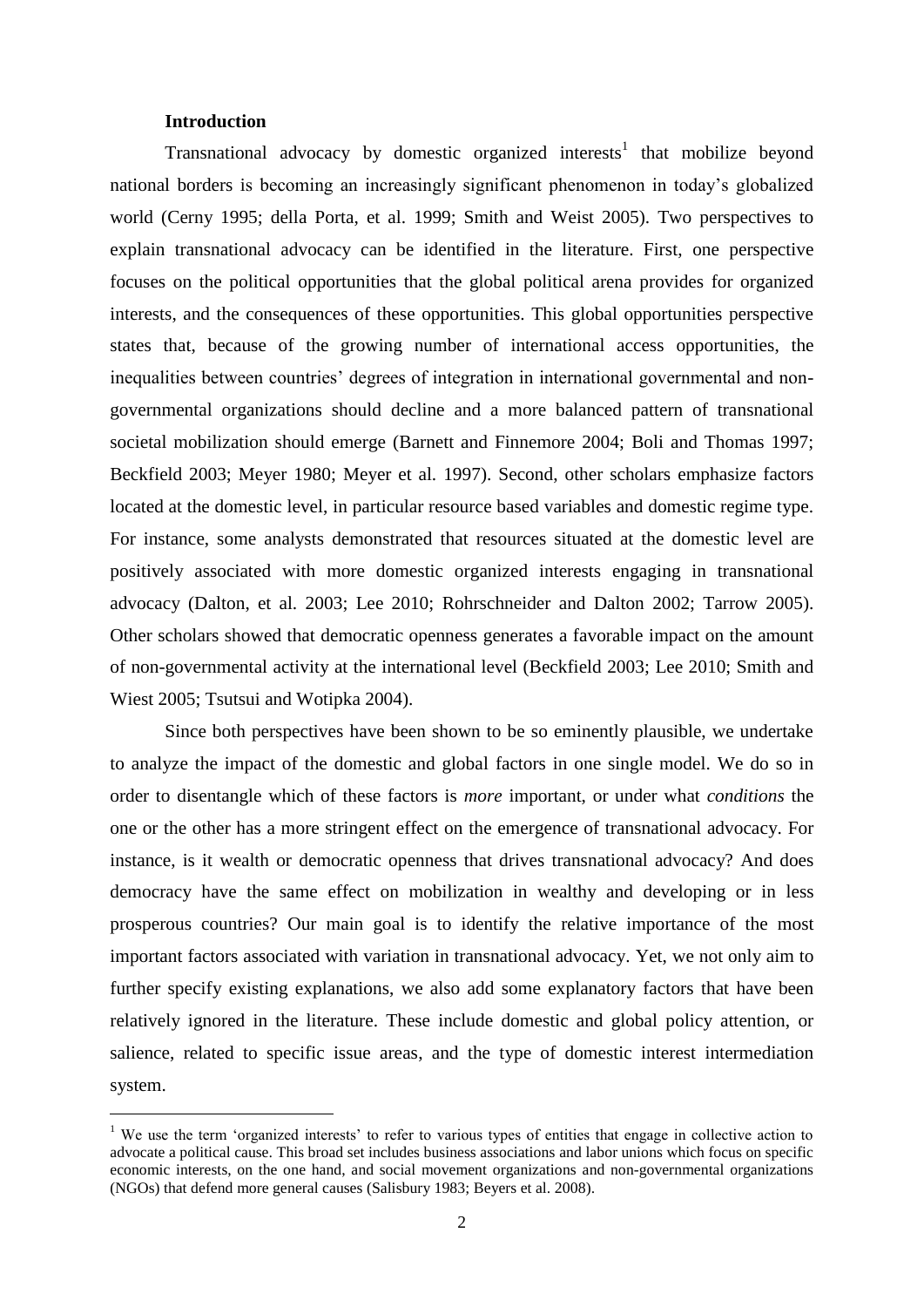To test our hypotheses, we analyze the entire interest group community mobilized at one specific global political venue, namely, the WTO Ministerial Conferences (MCs hereafter). More concretely, we investigate lobbying patterns of 1,406 domestic interest groups originating from 138 countries that attended the WTO MCs over a substantial period of time (1995-2011). Analyzing transnational advocacy patterns at MCs has several advantages. First, our large-N study assures that we analyze a global venue where a large variety of societal and economic interests can potentially mobilize. This allows us to *generalize* our findings across countries, issue areas, and types of actors and test our hypotheses with an integrated conceptual framework. This is a strong advantage as many studies are still limited to one particular type of organized interest, being either social movements or business actors (Smith and Weist 2005; Tarrow 2005), one issue area (Dalton et al. 2003; Poloni-Staudinger and Ortbals 2014; Rohrschneider and Dalton 2002), or a subset of countries (Keck and Sikkink 1998). Second, many large-N-studies of transnational advocacy limit themselves to investigating the frequency with which transnational advocacy organizations are established, relying on registries such as the one published by the *Union of International Associations* (Beckfield 2003; Lee 2010; Smith and Weist 2005). As a consequence, these studies do not explicitly assess varying degrees of actual *political activity*, as we do, like lobbying presence at international diplomatic conferences (but see Ron et al. 2005; Piewitt 2010) and thus are limited in assessing bias in transnational advocacy.

Our analyses demonstrate that the mere presence of domestic organized interests at international policy venues is shaped in the first place by whether a political regime is democratic. Yet, within the overall set of democratic countries, the *level* of democracy is much less and decreasingly important, and overall wealth as well as the access to vital resources become key explanatory factors. The importance of access to resources does not mean that political institutions are irrelevant for democratic countries; on the contrary, our evidence shows that for wealthy countries the nature of the domestic interest intermediation system significantly affects presence at MCs. Furthermore, we find no support for the thesis that organized interests that face some domestic deprivation – for instance lack of political attention and support, or a shortage of resources – appeal more to the international level. Instead, our results demonstrate the opposite, namely that in particular organized interests originating from wealthy countries enjoying considerable access to domestic resources are responsive to shifts in the global policy agenda.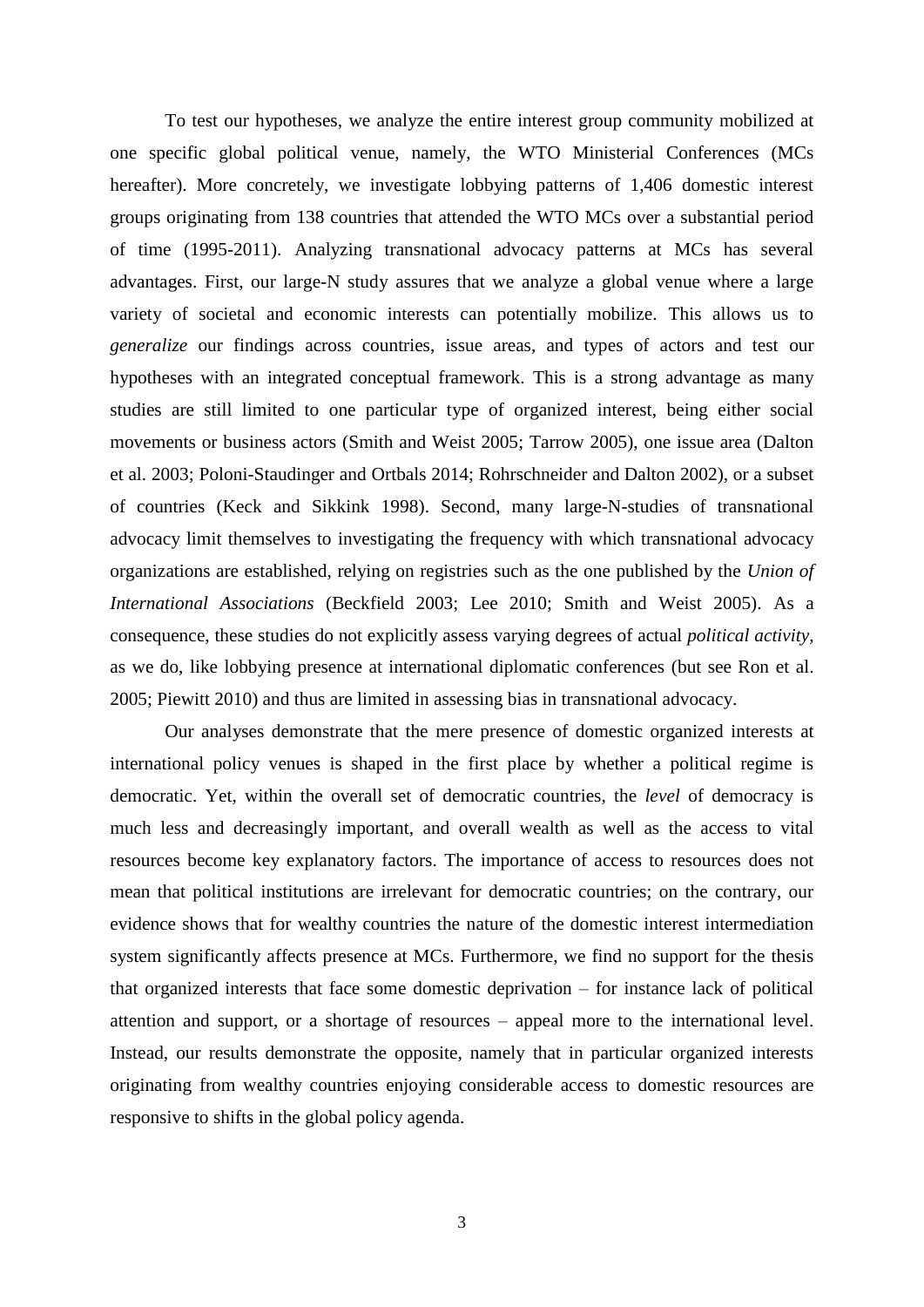#### **Theoretical perspectives on transnational advocacy**

A substantial transnational advocacy literature emphasizes the strategic opportunities for individual organized interests created by international political venues (Barnett and Finnemore 2004; Beckfield 2003; Meyer 1980). One of the main theoretical perspectives in this field, the *world polity approach*, posits that growing intergovernmental connections and increasing transnational mobilization by non-state interests shape the global political arena. They thereby offer an additional opportunity for domestic interests to engage in advocacy and to contribute to transnational policymaking. One eminent elaboration of this line of thought is the boomerang framework developed by Keck and Sikkink (1998), which builds on Schattschneider's (1960) conception of shifting venues in which 'the losers of any conflict have an interest in shifting venues to bring new allies and activate friendly audiences' to the level of international politics (Tarrow 2005, 145-6). The main idea is that the international setting provides opportunities to domestic organized interests to engage in transnational mobilization, to build transnational advocacy networks, and to seek support from foreign governments and/or international organizations in order to put pressure on the national government. The framework presumes that organized interest advocates facing some domestic deprivation – such as a shortage of political attention, a lack of access to resources or domestic political institutions – shift issues to and seek policy attention at a higher level of government. As such, international opportunities generally enhance the ability of domestic organized interests to provoke boomerang effects and compensate potential losses in domestic political arenas. Empirically, several studies confirm that more open IOs indeed increase organized interest mobilization. A good example is provided by Jackie Smith's work (2005/2006; Smith and Weist 2005), which demonstrates that the growth of the transnational social movement population is positively associated with the growing number of conferences organized by the UN and other international organizations (see also Boli and Thomas 1997; Keck and Sikkink 1998; Wotipka and Tsutui 2008).

A second perspective focuses on domestic factors affecting the amount of transnational advocacy. Several scholars have emphasized the immediate context in which domestic organized interests are embedded (Dalton, et al. 2003; Imig and Tarrow 2001; Lee 2010; Rohrschneider and Dalton 2002; Smith and Weist 2005; Tarrow 2005). One of the most dominant theoretical perspectives in this regard builds on resource dependency theory (Pfeffer and Salancik 1978), and claims that organized interests with a strong domestic support basis and considerable access to resources, are more inclined to expand their lobby attempts to the international level. From such a perspective, organizational resources are considered to be a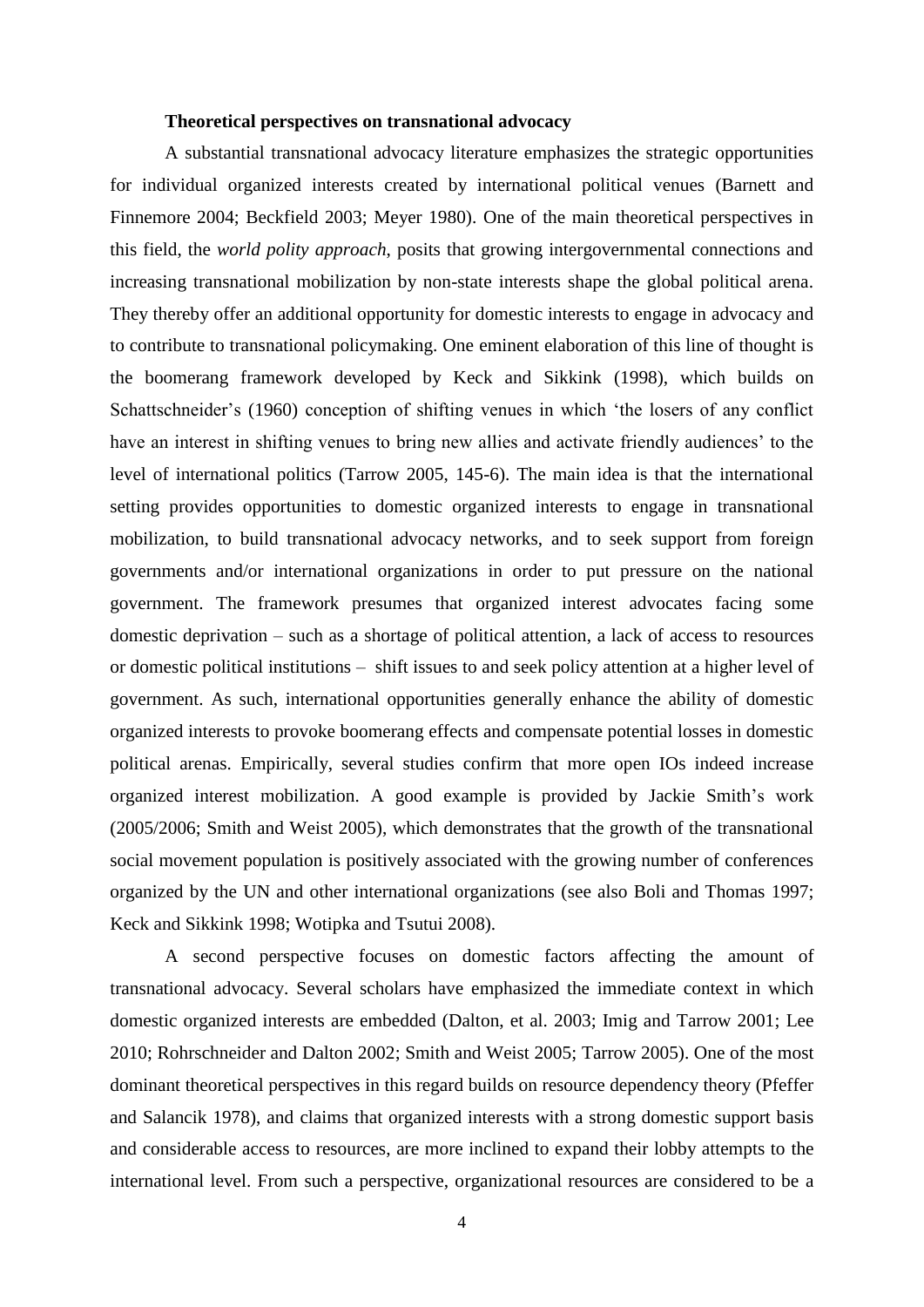key explanatory factor for transnational advocacy (McCarthy and Zald 1987; Ron et al. 2005; Smith and Weist 2005). Others pointed at the importance of democracy for transnational advocacy by arguing that organized interests from more democratic countries are more often engaged in transnational advocacy (for instance Beckfield 2003; Lee 2011). Various studies, especially on EU-level interest representation, show that domestic access and resources are mutually reinforcing, rendering resourceful organized interests embedded in a supportive domestic context more capable of becoming politically active at the EU-level. EU-studies have indeed observed a persistent overrepresentation of nationally-rooted (predominantly business) organizations from core member-states, to the point of suggesting that domestic opportunities better explain transnational mobilization than factors emphasizing the strategic benefits of supranational political opportunities (Beyers 2002; Beyers and Kerremans 2012; Bennett 1999; Dür and Mateo 2012; Eising 2007).

Despite the fact that some authors try to combine domestic and global factors (for instance Bob 2001/2005; Tarrow 2005), few studies rely on research designs with systematic controls that identify *which* domestic factor(s) is (are) more important than others. For instance, whereas the impact of economic prosperity and level of democracy have both been identified as key, the net-effect of these factors remains largely unclear. In order to clarify their relative importance and possible interaction effects, we test the relative importance of various explanatory factors and the conditions under which they affect the emergence and extensiveness of transnational advocacy.

Yet, next to integrating domestic and international factors into one model, we also analyze the impact of two additional explanatory factors, the policy attention for specific issue areas and the type of domestic interest intermediation system. We thus incorporate insights developed in the population ecology literature on organized interest mobilization (Gray and Lowery 1996/2000). This literature has been developed primarily in domestic political settings and emphasizes two major factors, which also resonate in the transnational advocacy literature, to explain how interest group communities develop. These factors are the resources organized interests can rely on (i.e. the *supply side* of lobbying) on the one hand, and the varying political-administrative context or government activity (i.e. the *demand side* of lobbying) on the other hand. The supply side of lobbying has received notable attention in the literature on transnational advocacy, for instance in the writings of Dalton et al. (2003), Rohrschneider and Dalton (2002), and Tarrow (2005). The demand side can consist of different political-administrative institutions (such as interest intermediation system) and actual policy attention, which captures the idea that organizations mobilize most whenever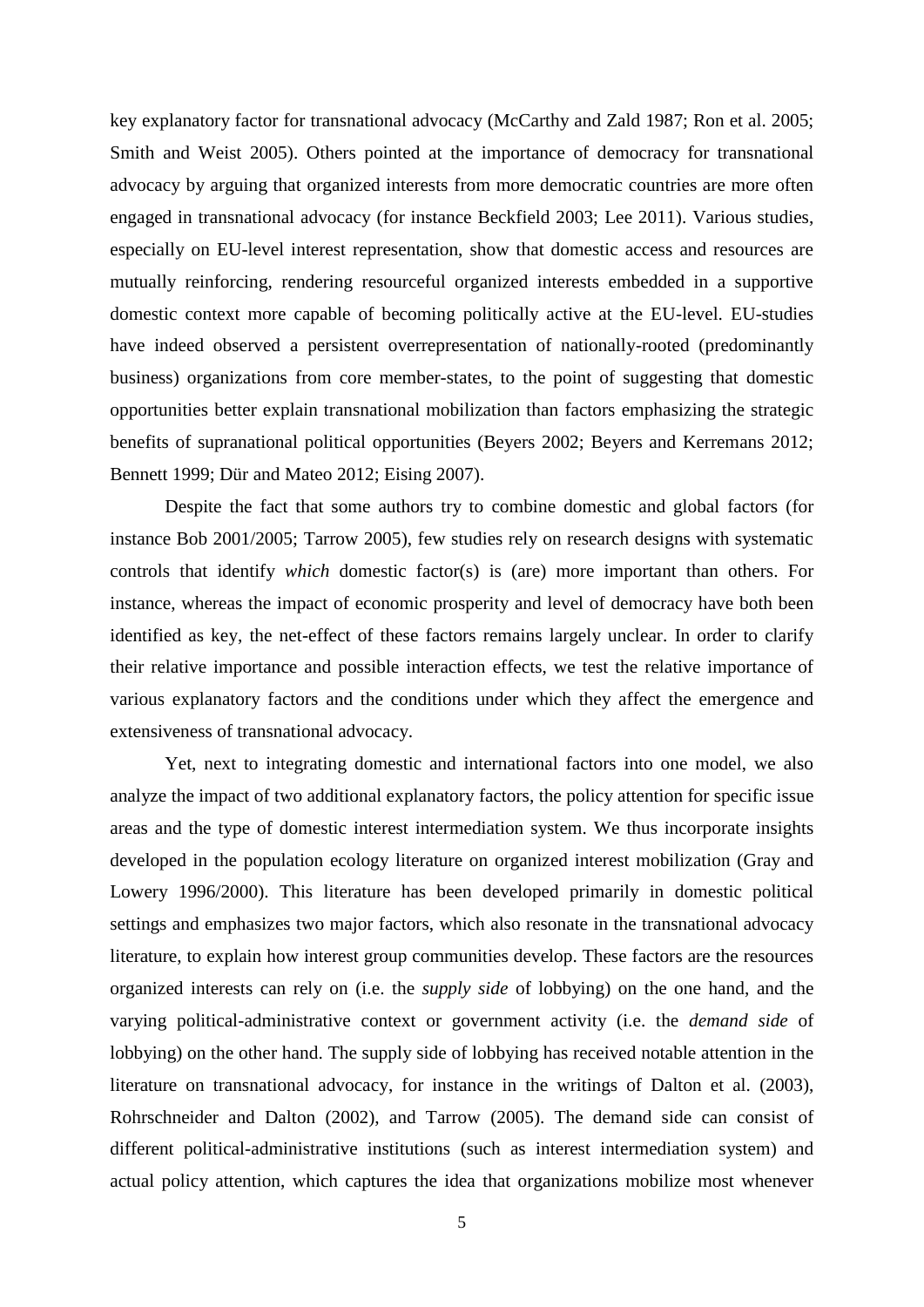policymakers engage in policymaking activities concerning specific policy issues (Leech et al. 2005). In our view, the more specific factors that drive transnational advocacy can be situated both under the heading of supply and demand factors apparent in population-ecology analyses of organized interest mobilization. One of the benefits of relying on this overarching approach is that it allows us to combine several factors that are prevalent in the broader literature on transnational advocacy into a general framework to explain the development of transnational interest group communities.

#### **Research hypotheses**

We start with the supply side or resource availability. In order to lobby effectively, organized interests need to monitor political processes, network with policymakers and other advocates, gather evidence, possibly rally their constituents, and often have to maintain these activities over long periods of time. That is, organized interests' capacity to remain active globally is crucially influenced by their capability to obtain resources from their direct environment, in particular but not exclusively, from their potential supportive constituency (Gray and Lowery 1996; Lowery and Gray 2004; Nownes and Lipinski 2005; Nownes 2010). Somewhat distinct from many resource-driven explanations (see Dalton et al. 2003; Tarrow 2005), our ecological approach adopts a different level of analysis when it comes to resources. Instead of employing an organizational level of analysis by focusing on the actual resources of specific organizations, we focus on the resources that are accessible in the immediate environment in which organized interests operate. The potential membership of an interest organization, the extent to which financial support is available, or patronage by political entrepreneurs, have indeed been shown to be crucial to explain the number of organized interests that actually mobilize (Lowery et al. 2005; Hanegraaff 2015). We therefore expect transnational mobilization of domestic organized interests to co-vary with the overall resource base that is potentially accessible to domestic organized interests. The more resources available from the direct environment, the more organized interests will be capable of engaging in transnational advocacy. Overall wealth in a country is a first, yet rather crude measure of resource availability and needs further specification. Resource availability might be of a different nature for specific issue areas. Development NGOs for instance may only profit from wealth if a wealthy population cares for development cooperation and accepts and/or convinces policymakers to support development NGOs (for instance through grants and subsidies). Likewise, if a country harbors no substantial agricultural sector, its overall economic prosperity will not enable the mobilization of agricultural interests. Therefore, we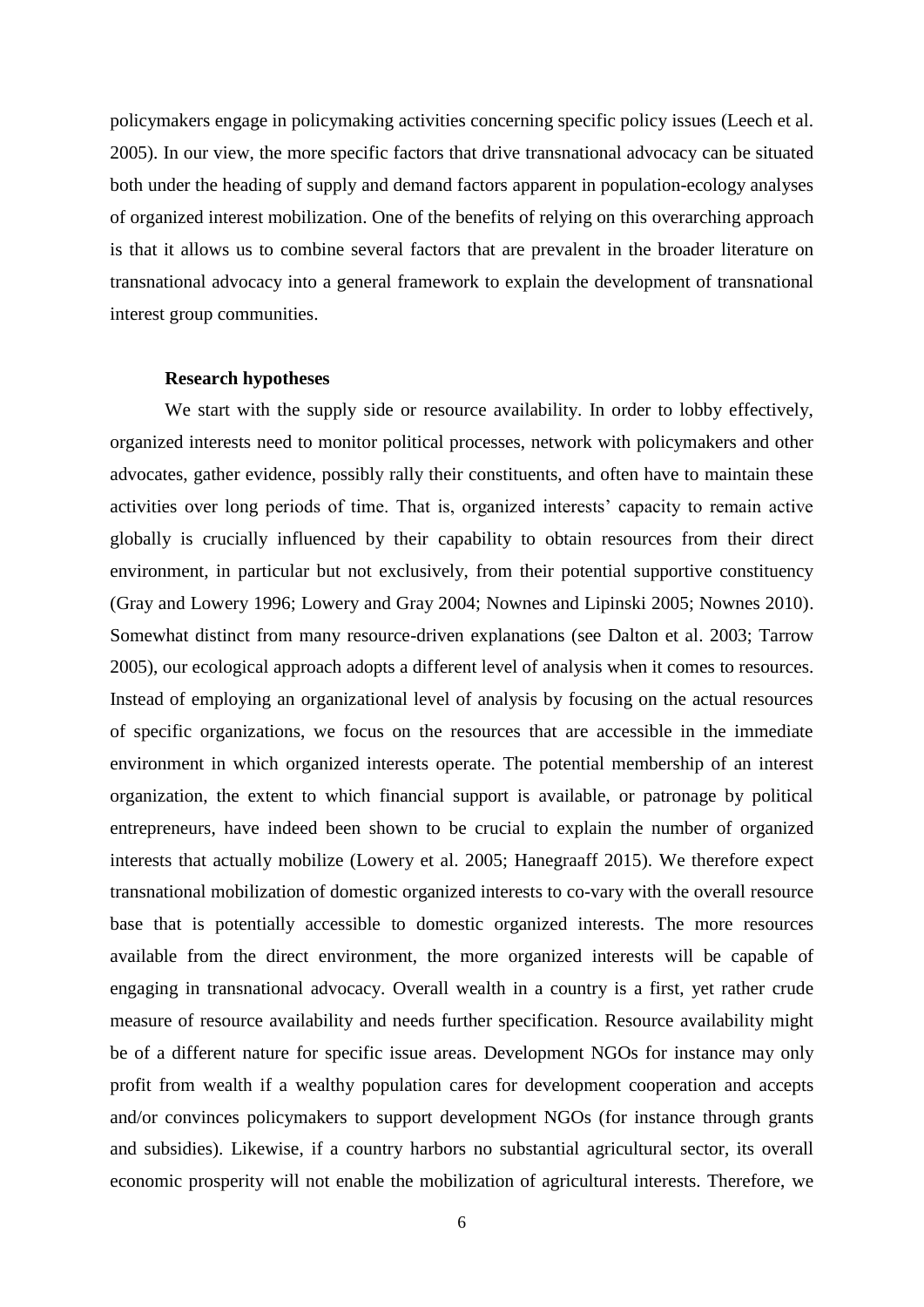propose two distinct hypotheses. One that taps the overall wealth in a country and one that taps the specific resource availability related to particular issue areas:

*Hypothesis 1a: The more resources available at the domestic level, the more domestic organized interests mobilize at the global level.*

*Hypothesis 1b: The more policy-specific resources are available, the more domestic organized interests having a stake in that policy field mobilize at the global level.*

The demand side of lobbying refers to political-administrative institutions as well as actual policymaking activity or policy attention for specific issue areas. The effect of domestic institutions on the number of domestic organized interests and transnational advocacy has been reported in numerous studies dealing with transnational social movements (Beckfield 2003; Lee 2010; Smith and Weist 2005). Yet, this raises the question whether it is wealth, whether it is a matter of either the level of democracy or wealth, or whether it is a specific combination of wealth *and* the level of democracy that drives transnational advocacy. Moreover, what are the conditions under which democracy and/or wealth have a decisive impact on transnational advocacy? Not many studies compare a large set of domestic institutions, and/or control for economic prosperity, to explain varying patterns of transnational advocacy. A notable exception is the study by Rohrschneider and Dalton, who control for the level of democracy, but do not find a relationship between democracy and overall social movement activity on environmental issues (2002, 528). Nonetheless, other studies on participation in transnational social movement organizations have observed that countries with higher levels of democracy tend to be far more strongly connected to transnational activism (Lee 2010; Smith and Weist 2005). A high degree of political openness to a diverse range of organized interests, which generally characterizes democratic political systems, leads us to hypothesize that organized interests originating from democratic states engage more in transnational advocacy.

We conceive of democracy as a component of the demand side of lobbying as we presume that democratic policymakers show more openness to organized interests, for instance because they may partially depend on information about societal preferences for their re-election. Yet, although democracies generally have a more active civil society, it is not realistic to presume that collective action in such regimes is without costs. On the contrary, one could argue that at the highest levels of democracy collective action might be more exhausting in terms of resources compared to intermediate levels of democracy. In highly democratic polities there might be more competition among a larger set of organized interests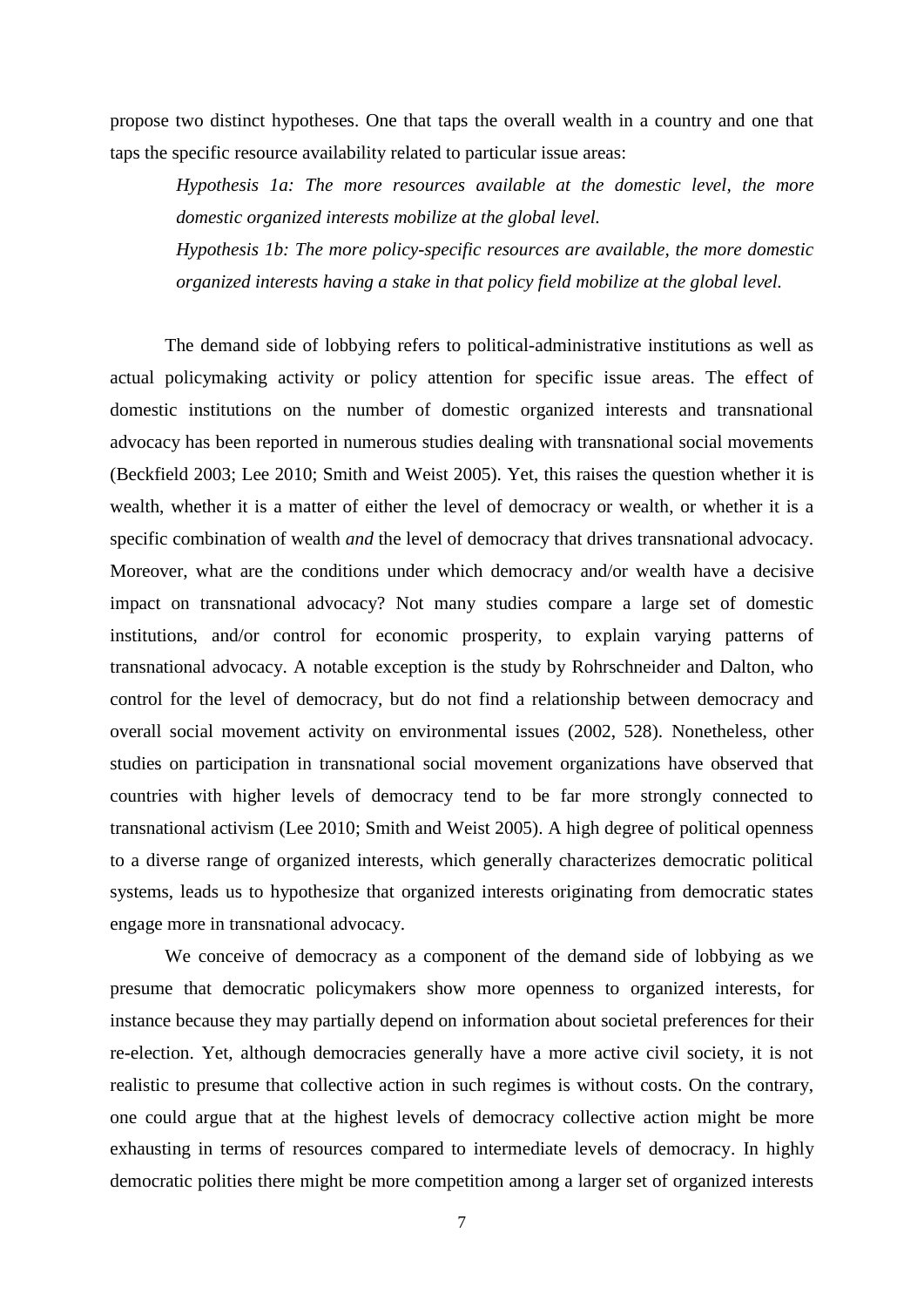and individual citizens may use alternative channels, next to organized interests, to voice their concerns (see also Bernauer et al. 2013). On the other hand, in countries where relatively little resources are available to organized interests, higher levels of democracy may elicit considerable activity by organized interests as they face less competition. In short, we hypothesize that the level of democracy will not necessarily have an effect on its own (a marginal effect), but that the availability of resources conditions the effect of democracy (and vice versa).

Finally, in addition to the level of democracy, we expect another institutional factor to affect aggregate patterns of transnational advocacy, namely differences in domestic interest intermediation systems. An important distinction conceptualizing the role of organized interests in domestic politics has traditionally been whether countries are more pluralist or more corporatist (Beyers and Kerremans 2012; Czada et al. 1998; Eising 2007; Siaroff 1999; Streeck and Schmitter 1991). In corporatist countries, the relationship between organized interests and policymakers is strongly regulated and based on frequent negotiations among a small set of umbrella associations that represent encompassing constituencies. In pluralist systems, organized interests are far more self-reliant and a broader set of actors is engaged in lobbying, creating more competition among those. Therefore, we hypothesize that organized interests operating in pluralist countries are more likely to become active at the global level, as organized interests from these countries are more used to seeking political attention by themselves (Eising 2007). In contrast, organized interests from more corporatist countries often rely on umbrella associations to lobby on their behalf, and we expect this to be the case at the international level as well.

These considerations lead to the following three hypotheses:

*Hypothesis 2a: The more democratic a country, the more domestic organized interests from this country mobilize at the global level.*

*Hypothesis 2b: The impact of democracy on transnational advocacy is stronger for countries where organized interests have little resources available than for countries with a resource rich environment.*

*Hypothesis 2c: The more pluralist the system of interest intermediation of a country, the more organized interests from this country mobilize at the global level.*

A second set of explanatory factors associated with the demand side concerns the degree of policy attention policymakers pay to particular issues, which signals policymaking activity. As we have discussed above, it is widely documented how a lack (or abundance) of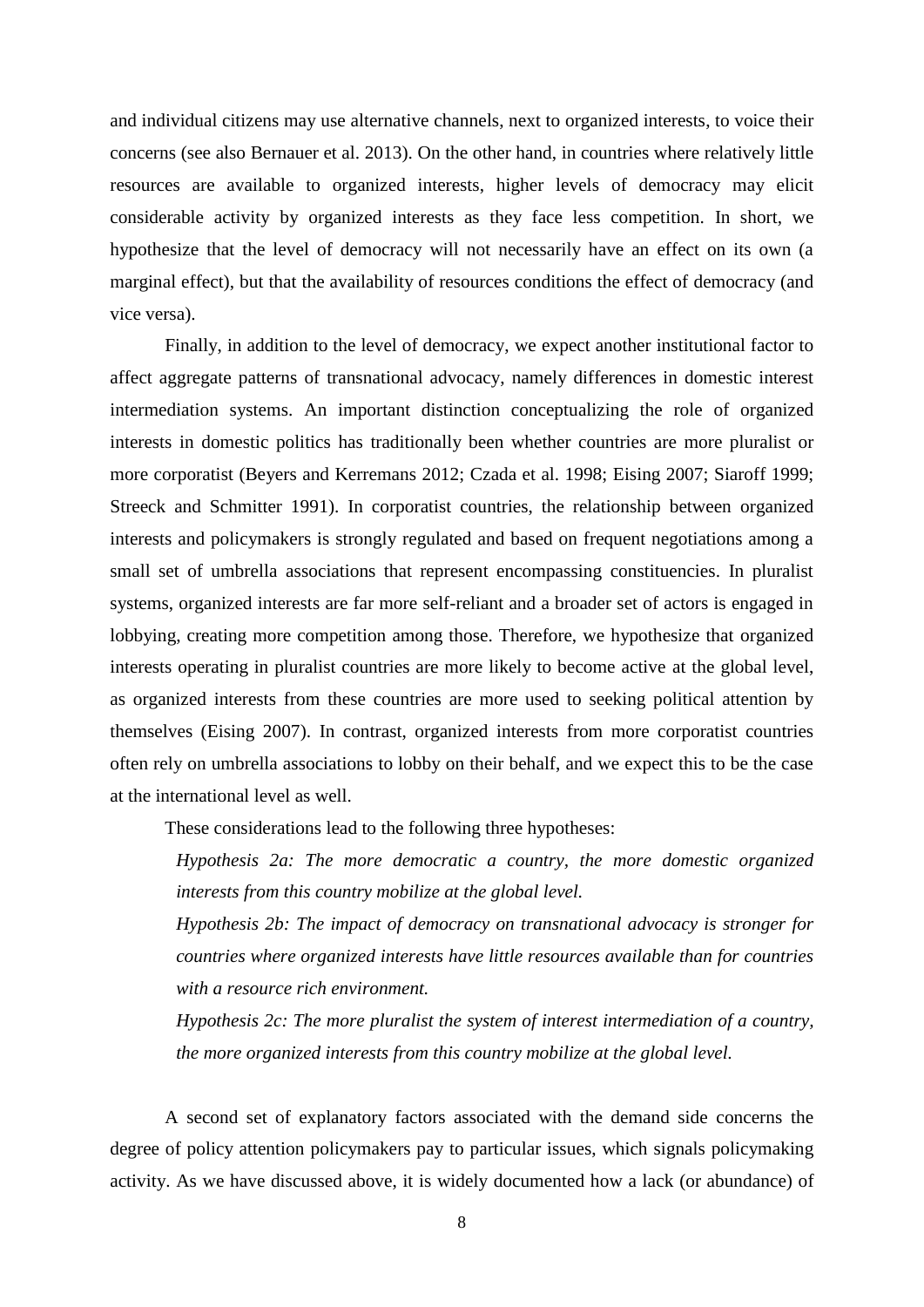domestic policy attention drives organized interests to become active transnationally. We therefore test for the extent to which the global policy agenda stimulates organized interests to become active at an international political venue. Generally, we expect higher levels of policy attention for specific issue areas at international political venues such as the WTO to be associated with higher levels of transnational advocacy. One important question in this regard is whether transnational policy attention has a different impact on mobilization patterns than domestic policy attention. A political system with multiple layers of governance, such as the world trade regime, creates additional opportunities for political advocacy. Policy competences and related policymaking activities vary from one governance level to another, which may turn domestic preferences into inputs for transnational policymaking, or may cause international policymaking to demarcate the boundaries within which states can add, implement or transpose rules to their domestic context (Mossberger 1999; Shipan and Volden 2006). When some organized interests lack political support or attention at the domestic level, those stakeholders may seek to rely on global political opportunity structures and shift their political activities to that level, which is what one would expect according to some influential accounts of transnational advocacy (Keck and Sikkink 1998). Therefore, we test for domestic and global policy attention, which leads to the following two hypotheses:

*Hypothesis 3a: The more political attention at the global level for a particular policy field, the more domestic organized interests with a stake in this field mobilize at the global level.*

*Hypothesis 3b: The more domestic attention for a particular policy field, the more domestic organized interests with a stake in this field mobilize at the global level.*

# INSERT TABLE 1 HERE

# **Research design, dataset and operationalization**

 $\overline{\phantom{a}}$ 

To test these hypotheses, we analyze lobby presence at the WTO Ministerial Conferences. In order to do so, we mapped all domestic organized interests that attended at least one of MCs between 1995 and 2011, an interest group community that consists of 1410 unique organizations.<sup>2</sup> The applied data collection strategy is in line with recent large-scale

<sup>&</sup>lt;sup>2</sup> As our theoretical and empirical focus is on whether national interest organizations mobilize at the global level, we do not include the 558 *global* interest organizations that attended MCs. These are organizations for which we could not unequivocally establish the geographical origin and location of their main activities. Our explanatory framework precludes the inclusion of these actors in a comparable and meaningful fashion. Although the role of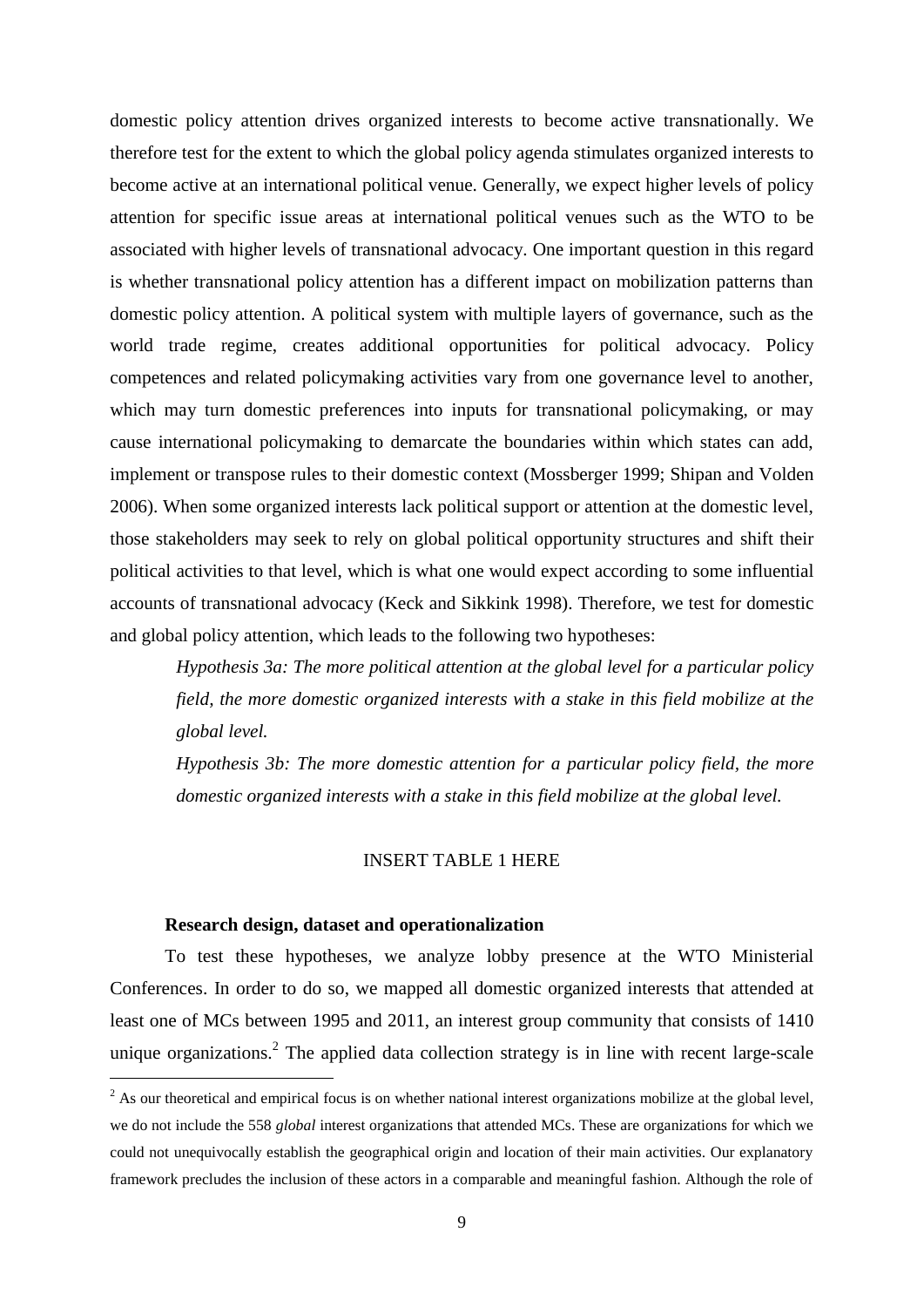studies on organized interests, namely the systematic mapping of all organized interests lobbying at a particular policy venue (Halpin and Jordan 2011). It combines the construction of a dataset of all organized interests that attended MCs between 1995 and 2011 with a detailed web-based coding of each organization. This coding includes comprehensive information on the type of organizations interested in WTO negotiations, the region or the countries they come from, and their respective areas of interest. Table 1 provides an overview of dependent, independent, and control variables as well as their indicators and the data sources we rely on.

Our empirical analysis proceeds in two steps. We first present a general country-level model of transnational advocacy by organized interests coming from 138 WTO memberstates. The only countries we exclude are those with less than one million inhabitants because of insufficient data for these countries. The dependent variable in this analysis is the number of organized interests per country present at each of the eight MCs that took place since 1995. As a result, the country-level model includes 1104 density measures, i.e. the number of organized interests present at each MC for a total of 138 countries. This allows us to test hypotheses H1a, H2a/b and H3a.

In a second step, we test hypotheses H1b, H2c and H3b. For these hypotheses, we focus on a smaller set of OECD-countries, as testing them requires fine-grained data of contextual constraints and opportunities. Such data are not available for all countries and therefore we resort to OECD countries. Yet, given the skewed nature of representation at MCs towards wealthy countries, these more focused analyses still cover 75 percent of all organized interests that attended the trade conferences. Due to the specific nature of the independent variables, especially the resource and constituency variables, we test separate models for different organized interest types. More specifically, we distinguish between business actors (in the policy fields of agriculture or manufacturing), NGOs (in the policy fields of environment or development), and labor unions. The inclusion of environmental NGOs is interesting as almost twenty percent of the NGOs that attend WTO MCs focus on environmental problems (Hanegraaff et al. 2011). In principle, one would not expect such a substantial number of environmental NGOs at international diplomatic conferences that concern trade. One possible explanation we can test for is whether transnational advocacy is driven by how global policy attention related to specific issue areas or varying levels of

global organizations in transnational lobbying is relevant, it should be noted that global interest organizations are a distinct minority at MCs (Hanegraaff et al. 2011; Hanegraaff 2015).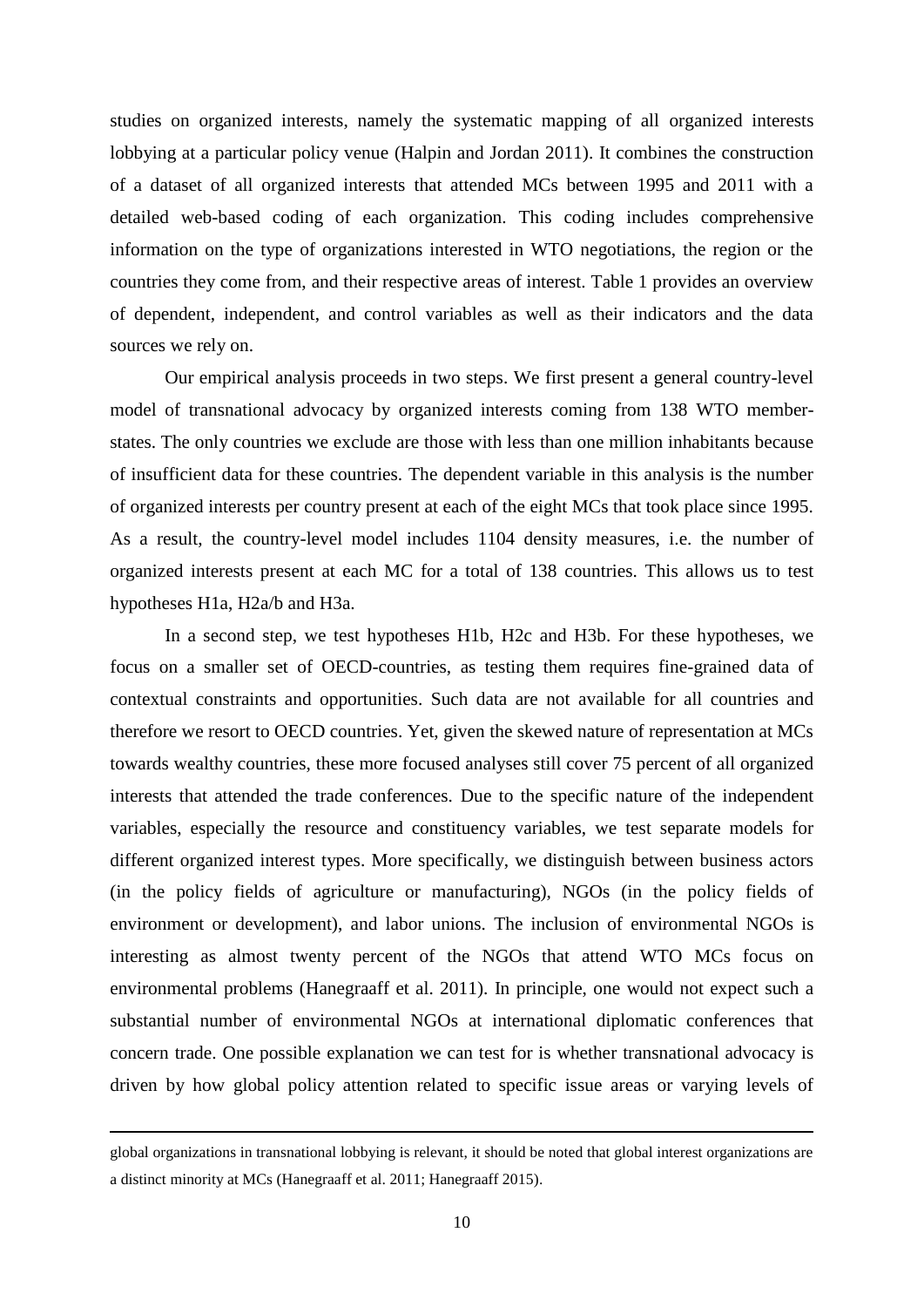domestic policy attention affect the number of domestic interest groups attending the MCs. The dependent variable in these more focused analyses is the number of organized interests that have their primary policy interest in one particular issue area. Our analysis thus includes 164 density measures, i.e. the number of organized interests from 21 OECD countries present at each MC.<sup>3</sup>

Our models use four distinct indicators of domestic *resource availability*. First, for hypothesis 1a, we take overall levels of wealth to be a valid and reliable proxy for the availability of domestic resources. Population ecology models of US state interest group communities presume that wealth is an appropriate measure for potential constituents (Gray and Lowery 1988; Gray and Lowery 2000; Lowery and Gray 2004); in our analysis we conceive wealth as an appropriate measure for potential access to resources more generally, including the constituency an organized interest could potentially rely on. More specifically, we apply the World Bank's classification of countries in four income groups, based on the GDP per capita in the year before the MC took place (Smith and Weist 2005). In order to test hypothesis 1b, we operationalize domestic resources per different type of organized interests. For economic interests, we include the market share in world trade because the number of exporting and importing firms within a particular field represent a fair approximation of the amount of resources available to organized interests representing these firms. We use the total amount (in millions US dollars, logged) of public and private aid per country as an indicator of the potential resources NGOs could access. An indicator combining public and private aid is preferable as there is much variation in the distribution of public and private aid between countries, while both serve as potential resources for development and environmental NGOs. For labour unions we include the absolute number of members (in millions).

Hypotheses 2a, b and c are about the effect of the domestic institutions within which organized interests operate. For hypothesis 2a and b on the effect of level of democracy, we rely on the index developed by the Polity IV project, more precisely a lagged measure (one year before the MC) of the level of democracy and civil liberties. This index ranges from -10 to 10, whereby a high value refers to a full-democracy and a low value to an authoritarian regime. As we control for the interaction between level of democracy and wealth, we rescale

<sup>&</sup>lt;sup>3</sup> These are the 21 OECD-countries for which all data was available: Australia, Austria, Belgium, Canada, Denmark, Finland, France, Germany, Greece, Italy, Ireland, Japan, The Netherlands, New Zealand, Norway, Portugal, Spain, Sweden, Switzerland, the UK, and the US. Other countries were either too small (e.g. Luxembourg) or we missed data on an independent variable (i.e. Siaroff's Corporatism Index or Comparative Agenda Project).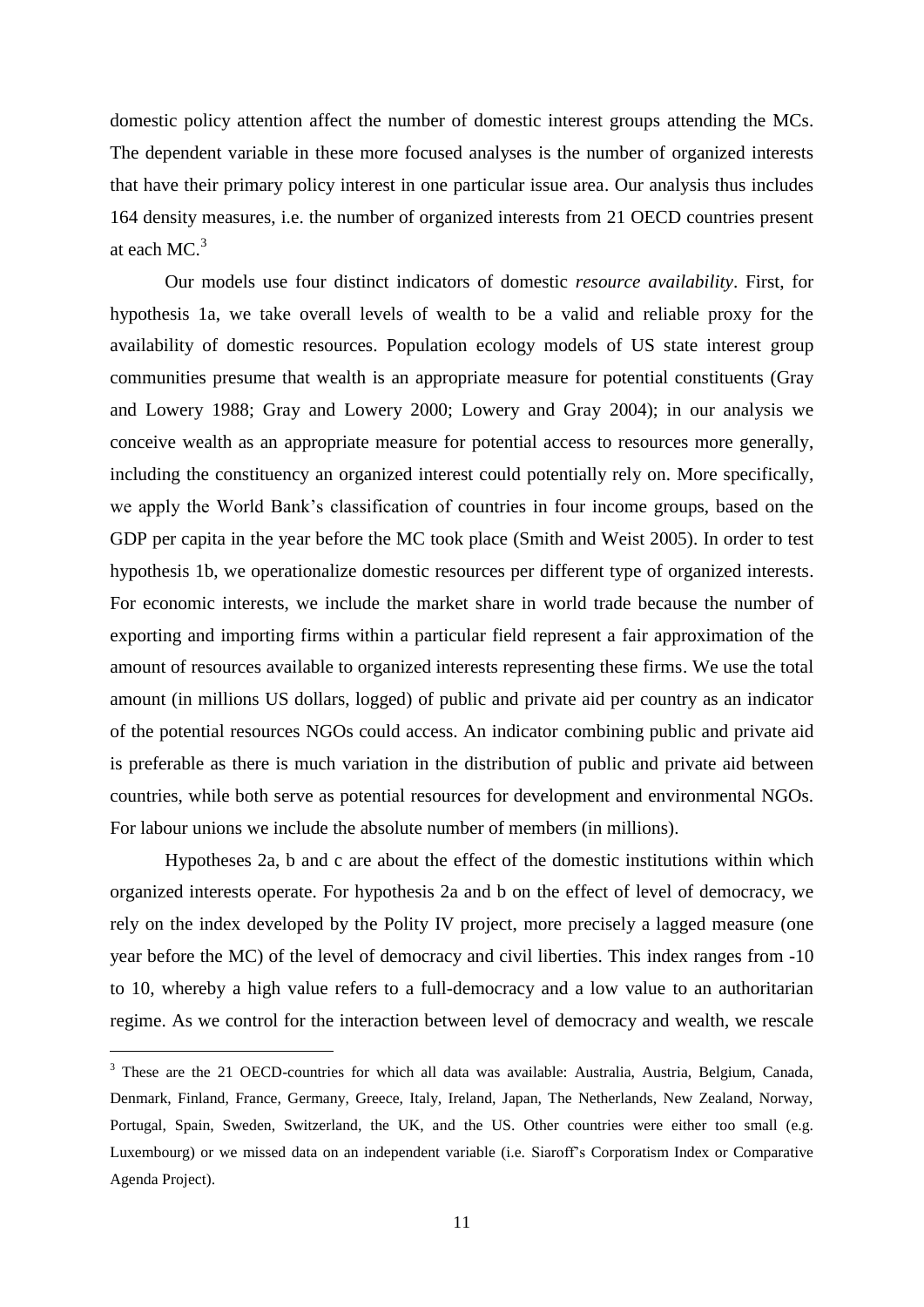this index on a scale ranging from 0 to 20. For the second analysis (H2c), we use Siaroff's index (1999), which operationalizes the degree to which domestic interest representation regimes differ across OECD countries on a scale of corporatism ranging from 1 to 5 (1 referring to the most pluralist system and 5 to the most corporatist system).

The third set of hypotheses focuses on the policy attention for specific issue areas. We operationalize global policy attention as the WTO policy agenda of the respective MCs (hypothesis 3a). We measure this by counting and coding the articles dedicated to a specific MC three months prior to the start of each MC in World Trade Online, a widely read and specialized online news service.<sup>4</sup> World Trade Online provides extensive coverage of policy fields that will be discussed at the forthcoming MCs, allowing us to code each article related to a specific issue area in which particular organized interests have a key interest. For each field discussed at an MC, we thus have an indicator of the number of times this field was mentioned prior to the MCs in the World Trade Online coverage. To test hypothesis 3b on domestic government attention, we use the Comparative Party Manifesto Dataset*.* The indicators we included are: 1) support for productivity increase including trade (for business groups); 2) support for international cooperation and development aid (for development NGOs); 3) support for environmental policies (for environmental NGOs); and 4) support for trade unions (for interest groups representing trade issues). The party manifesto dataset contains counts based on the number of lines dedicated towards these issue areas in party manifestos prior to each election. To link policy attention of individual parties for policy attention of governments at each MC, we include the weighted average attention for policy issues (based on voting percentage) of the entire governing coalition or in the case of majority systems of, the governing party. Given its rather skewed distribution we log-transform this variable. In other words, we have an estimate of the attention public policymakers pay to the issue areas we analyse for each MC and each country.

We add six *control variables*, which tap potentially explanatory factors not contained in our explanatory framework. In addition to policy attention, what possibly matters is the likelihood of policy change, something that Gray and Lowery have termed *interest certainty*  (2000, 74). Potential policy change is an opportunity rather than a liability for organized interests, as it constitutes an incentive to engage in political action for the maintenance of the status quo or in favor of policy change. We should thus expect policy fields – whether at the

<sup>&</sup>lt;sup>4</sup> In total we coded 544 articles: Singapore 1996 (97), Geneva 1998 (45), Seattle 1999 (123), Doha 2001 (92), Cancun 2003 (125), Hong Kong 2005 (107), Geneva 2009 (18), and Geneva 2011 (34).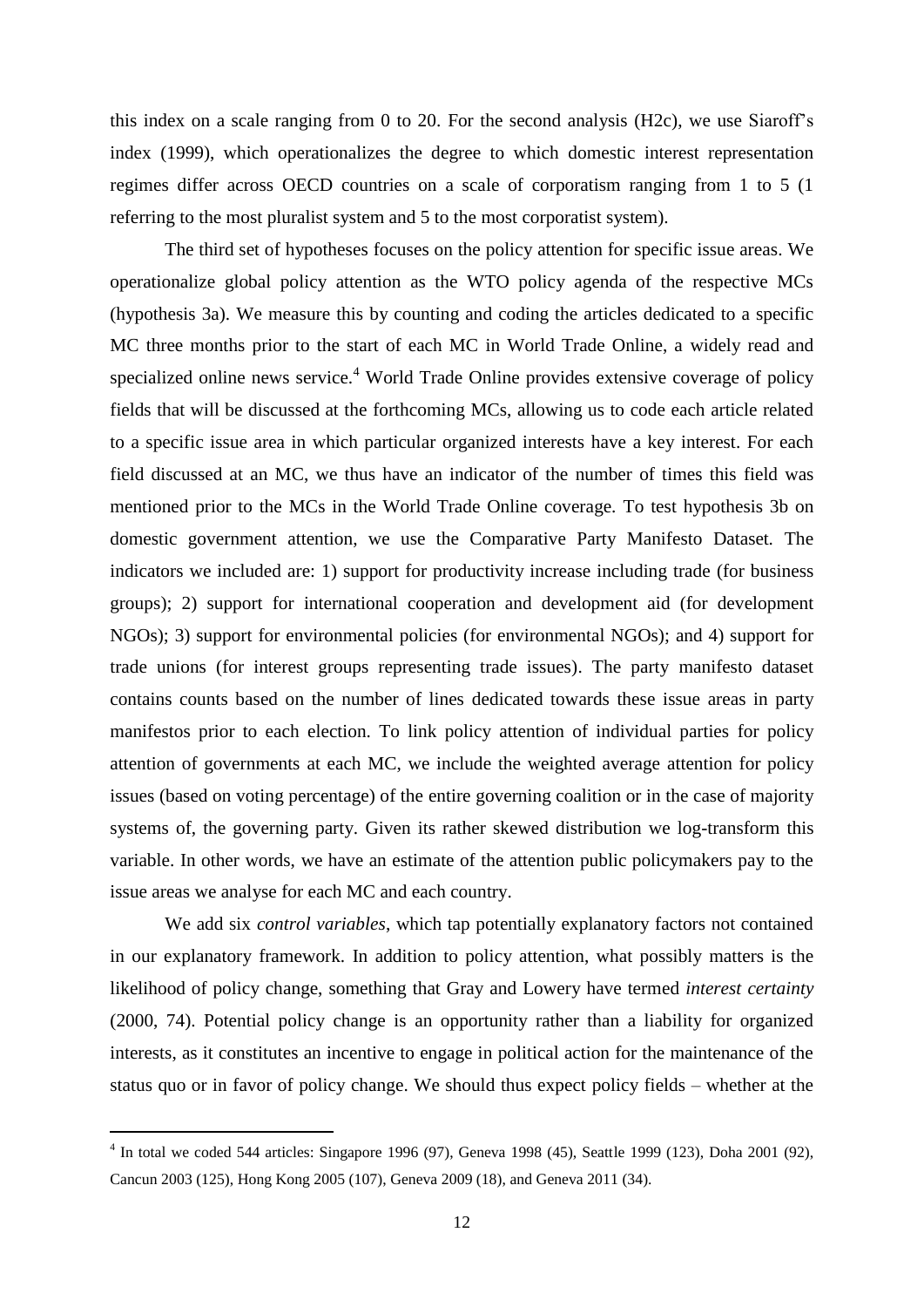national or the global level – where the likelihood of policy change is high, to attract higher levels of transnational advocacy. We control for this by adding to our models the volatility in the average tariff-levels of a country and overall volatility in the level of peak tariffs for the period 1995-2011 (based on World Bank data, missing values added, where possible, from WTO data). We measure volatility as the variance of yearly average tariffs and peak tariffs between 1995 and 2011. We do so by considering each percentage point increase or decrease in a (peak) tariff per year for the whole period. This means that when (peak) tariffs change considerably, the value on volatility will be high, implying high interest uncertainty, whereas when (peak) tariffs hardly change the value on volatility will be low, implying high policy certainty.<sup>5</sup> Next, we constructed an index measuring trade dependence, the proportion of export and imports in the overall GDP of a country, as high trade dependence might also ratchet up transnational mobilization. In addition, we control for the level of protectionism in the form of average tariffs and peak tariff for each country, as this might stimulate transnational mobilization in favor of the status quo. Finally, based on the GeoDist database we calculated the distance (in thousand km) between the national capital and the location where the MC takes place (Mayer and Zignago 2011). We expect a long distance to imply higher costs to attend a given MC and thus lower levels of transnational mobilization.

# **Analyses: explaining transnational mobilization**

The dependent variable in all models (Table 2 and 4) is a count measure characterized by a large number of zero's and a variance that is substantially larger than the mean. For instance, when considering the overall models (Table 2), 78 percent of the cases have zero's resulting in a mean of 2.31 and a variance of 123.65. In order to model this over-dispersion, we estimate the parameters with a negative binomial model (NB-model). As we have repeated measures for each country, we cannot assume that the residuals are independent and follow a normal distribution. Therefore, we use clustered standard errors in order to evaluate the significance of our tests. Moreover, given the excessive amount of zero's, we carried out a Vuong-test, which examines whether a zero-inflated negative binomial (ZINB) approach with separate logit-parameters modelling the zero's entails a better model fit. The ZINB-model controls for both over-dispersion and the excessive amount of zero's by introducing a splitting process, which models both zero outcomes (non-attendance) as well as the counts (attendance rates). In other words, it estimates the probability that a country has no organized interest

 $\overline{a}$ 

 $<sup>5</sup>$  Note that this proxy does not capture volatility in services regulation.</sup>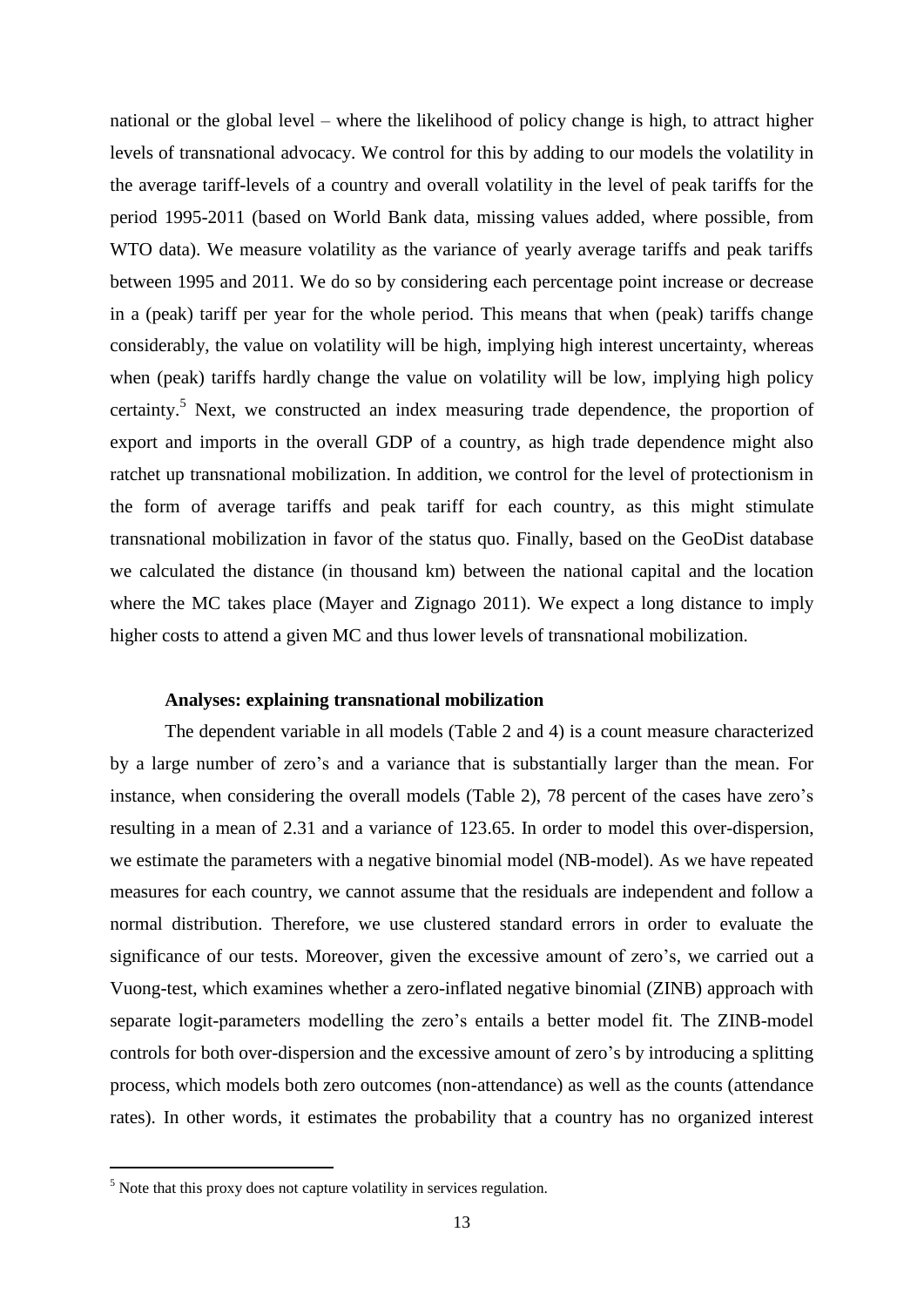representatives at any of the MCs (i.e. a logit-model), versus variation in organized interest mobilization (i.e. a zero-truncated NB-model).

For the general country-level analysis with 138 countries, we have a significant Vuong-test ( $z=3.20$ ;  $p<.001$ ). This rejects the null-hypothesis that the logit- and count-model in a ZINB-model are similar to the outcome of a NB-model and justifies a splitting procedure. As we have no separate hypotheses regarding either non-attendance or increased attendance, we test the same explanatory variables in both the logit-model as well as the NB-models. For instance, we expect wealth and level of democracy to influence both non-attendance as well as increased attendance at MCs, and therefore we make no decision upfront to exclude explanatory variables from one of the models. As the hypothesized interaction effect explicitly concerns attendance rates, we include this effect only for the NIB-model. Finally, to make both the logit- and NB-model more conveniently comparable, we changed the signs of the coefficients in the logit-model so that they reflect the probability to be in the group of *attendants*, in contrast to the probability to be in the group of non-attendants as the model originally estimates. This allows for a clearer comparison with the estimates for variation in organized interest attendance rates at MCs (i.e. the NB-model).

# INSERT TABLE 2 HERE

Table 2 presents two models – one with and one without the hypothesized interaction effect – with 138 countries for eight MCs. The first general finding is that a *wealthy* context is important for explaining variation in organized interest attendance at MCs (see NB-model without and with interaction effect). In the categories of low income, lower middle income, and upper middle income, we observe a significant difference compared to mobilization by organized interests stemming from high income countries. However, there is hardly any effect of wealth on non-attendance of organized interests originating from a certain country (see logit-model). This means that wealth is not a strong common feature among the countries that have no organized interests attending MCs. When we look at the countries without any organized interests attendees (i.e. logit model), 29 are upper-middle or higher income countries, whereas only 18 are lower-middle or lowest income countries. In contrast, when we look at varying densities among the 20 countries with the highest participation rates (i.e. NBmodel), no less than 18 of these countries are higher-middle or high income countries, whereas only 2 are lower-income countries (i.e. the Philippines and India). Combined, this indicates that we can partially confirm hypothesis 1a, which states that wealth is a significant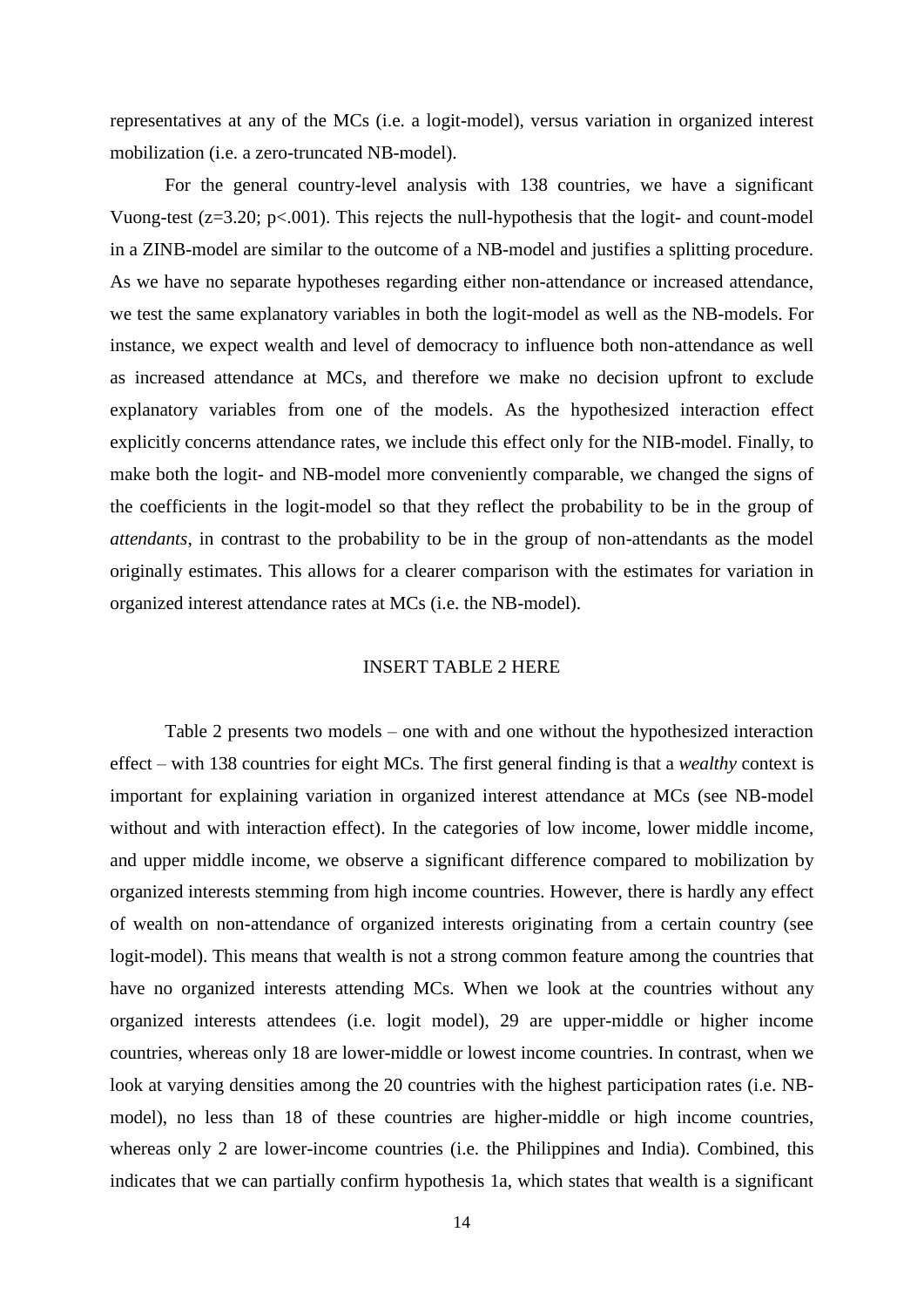predictor of transnational mobilization. Yet, it only partially explains differences between participation and non-participation.

Second, based on a model without an interaction effect we would conclude that countries with a more *democratic* political system have a higher chance to see any domestic organized interests lobbying at MCs (logit-model), but this does not result in more organized interest attendance per country (NB-model). The outcome in the NB-model outcome seems to confirm Rohrschneider and Dalton's observation of no correlation between level of democracy and transnational advocacy in the environmental field and consequently would seem to refute our expectations about democracy. However, based on a model with an interaction effect, we cannot conclude that the level of democracy is irrelevant for the density of transnational advocacy. Indeed, the inclusion of the interaction effect results in a significant improvement of the predictive capacity of our model  $(2*(-LL-LL)=27.188$ ,  $\Delta df = 3$ , p<.0001) and a significant parameter for the interaction term as well as for the entire interaction effect ( $\chi^2$  interaction effect=17.62; df=3; p<0.001). Following Brambor et al. (2006), we interpret the main effect as a conditional effect, focus our interpretation of the results on the interaction term, and rely on a visual representation in order to clarify the effect (see also Braumoeller 2004). Since the conditional parameter should be interpreted as a conditional effect, the attendance rates at the lowest level of polity (recoded Polity index=0), for low and lower middle income countries are a mere 0.4 percent and 0.5 percent of the attendance of high incomes countries.

Although the attendance rates of the lower income countries are low, the interaction effect demonstrates clearly that an increasing level of democratic openness significantly improves attendance rates, more precisely with 17 percent for each unit improvement on the Polity index. Yet, given the generally low attendance rates for these countries, this effect of level of democracy sets in at rather high levels of the Polity index. As hypothesized, the effect of level of democracy on attendance rates is most outspoken at lower levels of economic development (i.e. low income and low-middle income) where each unit increase in democracy leads to higher expected attendants rates; for high-middle income countries we observe no difference at all in expected attendance rates per democratic level; for high income countries we see only an effect at low levels of democracy. Figure 1 presents this interaction effect visually by plotting predicted counts and the 95% confidence intervals. The attendance rates are much lower for the lower income countries, but once these countries pass a threshold of 10 on the recoded Polity index the attendance rates grow at a fast rate. We have no such effect for the high-middle income countries, where attendance rates are stable. For the highest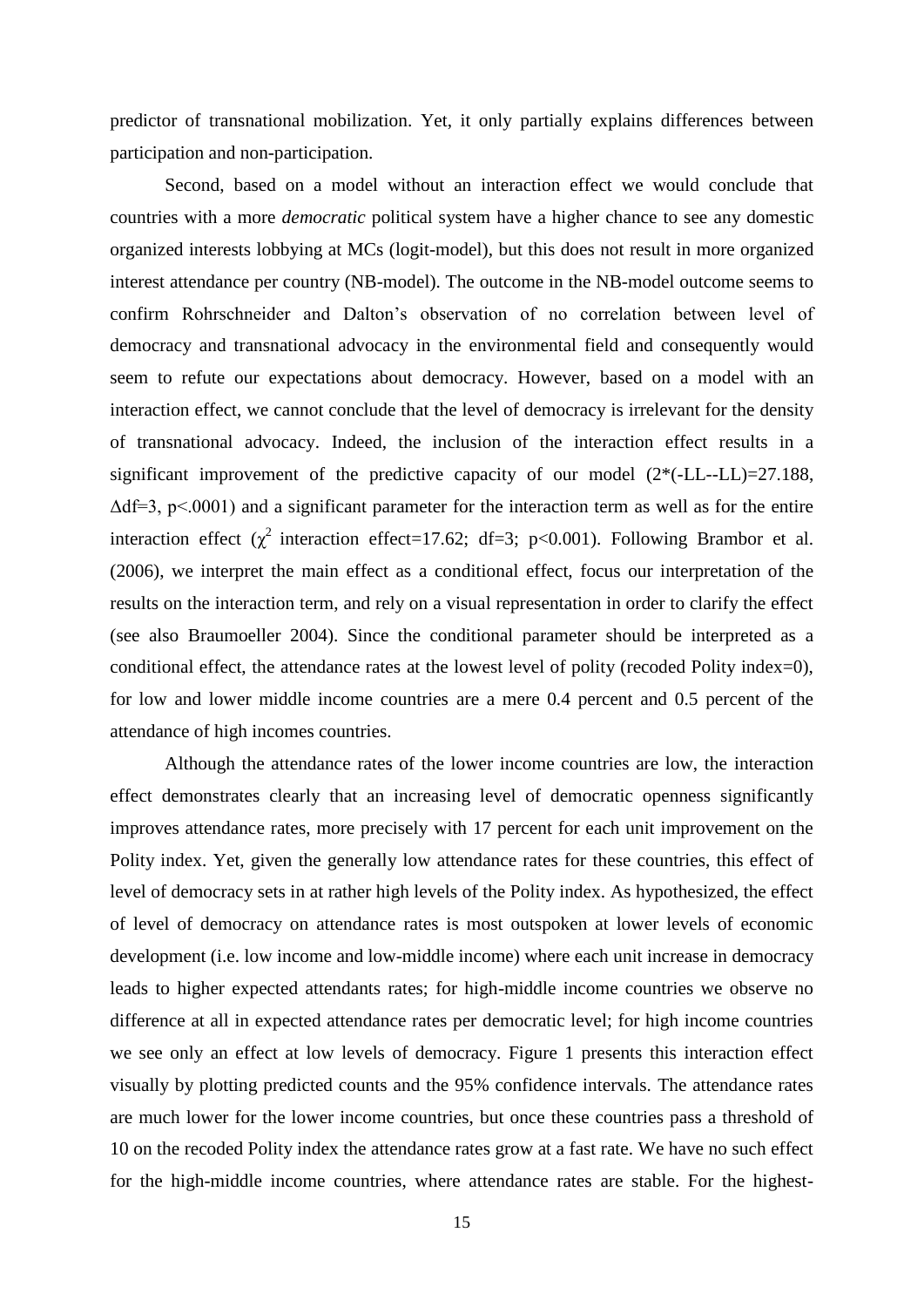income countries, the effect of level of democracy is also positive, but in contrast to poorer countries, the flattening of the trend line at the end shows that there is almost no further increase in expected attendance at very high levels of democratic openness (17-20).

Moreover, the logit model shows that democracy is also crucial for initial mobilization at MCs, i.e. the differences between zeros and non-zeros. In fact, to explain the excess of zeros, democracy is the *only* significant predictor (see left logit model in Table 2). This effect becomes more clear if we dig deeper into the data. In fact, autocracies (score of lower than 5 on Polity IV index) have hardly any interest groups representatives at WTO MCs (i.e. 90 percent scores a zero), and this is irrespective of their economic development (e.g. the Arab countries, such as Saudi Arabia, Oman, Qatar, Kuwait, and the United Arab Emirates, have hardly any representation, but belong to the highest income group). Likewise, most anocracies (between 5 and 15 on the Polity IV index) show rather limited levels of attendance at the MCs (75 percent scores a zero). Finally, for democratic countries (higher than 15 on Polity IV index) only 41 percent shows no attendance at all.

To illustrate how the level of democracy conditionally affects transnational advocacy, we highlight India and China, two countries that showed substantial economic growth during the past two decades. If we would rely *only* on prosperity, we would expect a substantial increase in trade lobbying from both countries throughout the period under investigation. Importantly however, we observe such a growth only for democratic India, but not for autocratic China. More specifically, at the first MCs (Singapore 1996 and Geneva 1998), India had two organizations attending the conferences while China had one. During the last three MCs however (Hong Kong 2005, Geneva 2009 and 2011), this number grew for India to respectively 22, 26 and 15 organizations, while for China the number of attendees hardly increased, with a mere three Chinese organizations participating at those last MCs.

All this clearly illustrates the importance of democratic openness to overcome the *initial* obstacles for interest group representation at MCs. Yet, as argued, once this first barrier is passed (e.g. showing higher levels of democratic openness), increased attendance is much less affected by only democratic openness (see NB models).

# INSERT FIGURE 1 AND TABLE 3 HERE

While economic prosperity and wealth significantly drive transnational advocacy, poor and undemocratic countries, on average and not very surprisingly, add much less quantity to the WTO lobbying community. As we can infer from Figure 1 and 2, the size of the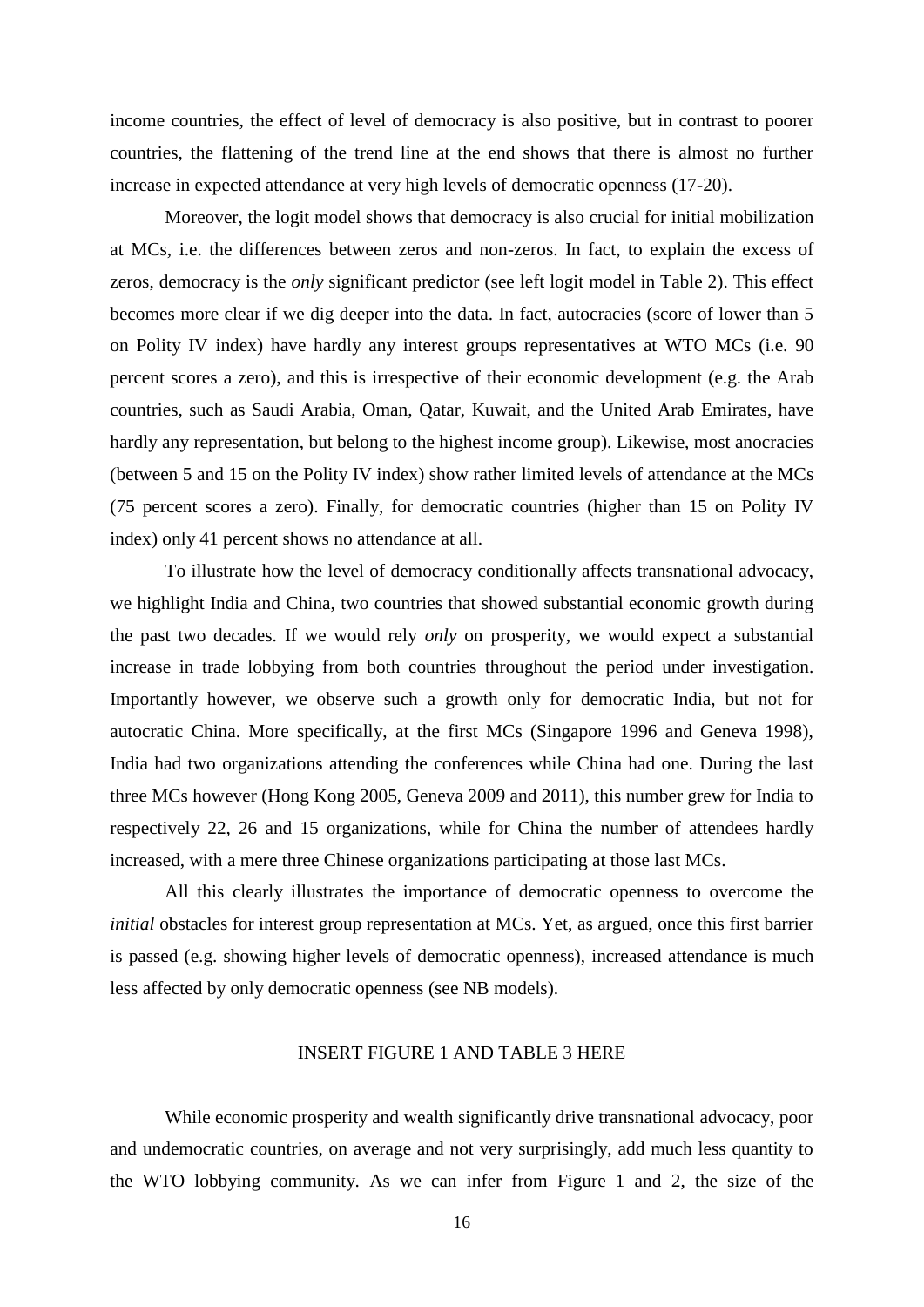confidence intervals are substantial for the rich countries, are generally very low for poor and undemocratic countries, but become more sizeable at higher levels of democracy and wealth. This shows that our estimates become less precise for the rich and democratic countries, or that there is still considerable unexplored variation in this set. While the standard deviations of the predicted attendance rates for the authoritarian systems, anocracies and lower-upper middle income countries are all lower than 0.21, the standard deviations for the democratic and high income countries are respectively 0.45 and 1.37, while the confidence intervals are also much broader (see overview Table 3). This suggests that being wealthy or being a democracy may be *necessary*, but not *sufficient* conditions for transnational lobbying and the development of transnational interest group communities. The finding further warrants the more specific models we show in Table 4.

Finally, we also find substantial support for hypothesis 3a on *global policy agendas*. The NB-model clearly shows that organized interest presence is strongly related to the scope of the MC policy agenda, measured by the political attention before a MC takes place. Translating the regression coefficient for the number of articles published in World Trade Online, we can roughly predict that the size of the attendees per countries increases with 1 percent for each additional article published in relation to a particular negotiation topic. Of course these are rough measures, but our more focused analyses below show that, global policy agendas are indeed crucial for transnational advocacy.

As for our control variables we observe some significant effects. First, distance is negatively related to attendance rates, which means that MCs organized more closely to a country's capital attract more attendees (Nordang Uhre 2014). Furthermore, trade dependency shows a small negative effect whereby a lower dependency somewhat surprisingly increases transnational advocacy. Yet, this effect is small, not highly stable and robust. Moreover, tariff volatility generates a substantial and significant positive effect on MC mobilization, while average tariff-levels affects mobilization negatively. These finding could be related to the fact that more wealthy countries generally have lower overall tariffs and less volatile tariff rates. However, they could also point at a domestic agenda effect. Most importantly, if states change their tariffs more regularly and substantially, this could be a trigger for interest groups to become politically active. Our more focused analyses in the next section allow us to test whether domestic political agendas indeed affect transnational advocacy.

To test the hypotheses related to specific issue areas, resource dependencies and the domestic interest intermediation system (H1b, H2c, and H3a/b), our second analysis concentrates on a smaller set of the more wealthy OECD-countries which, on average, show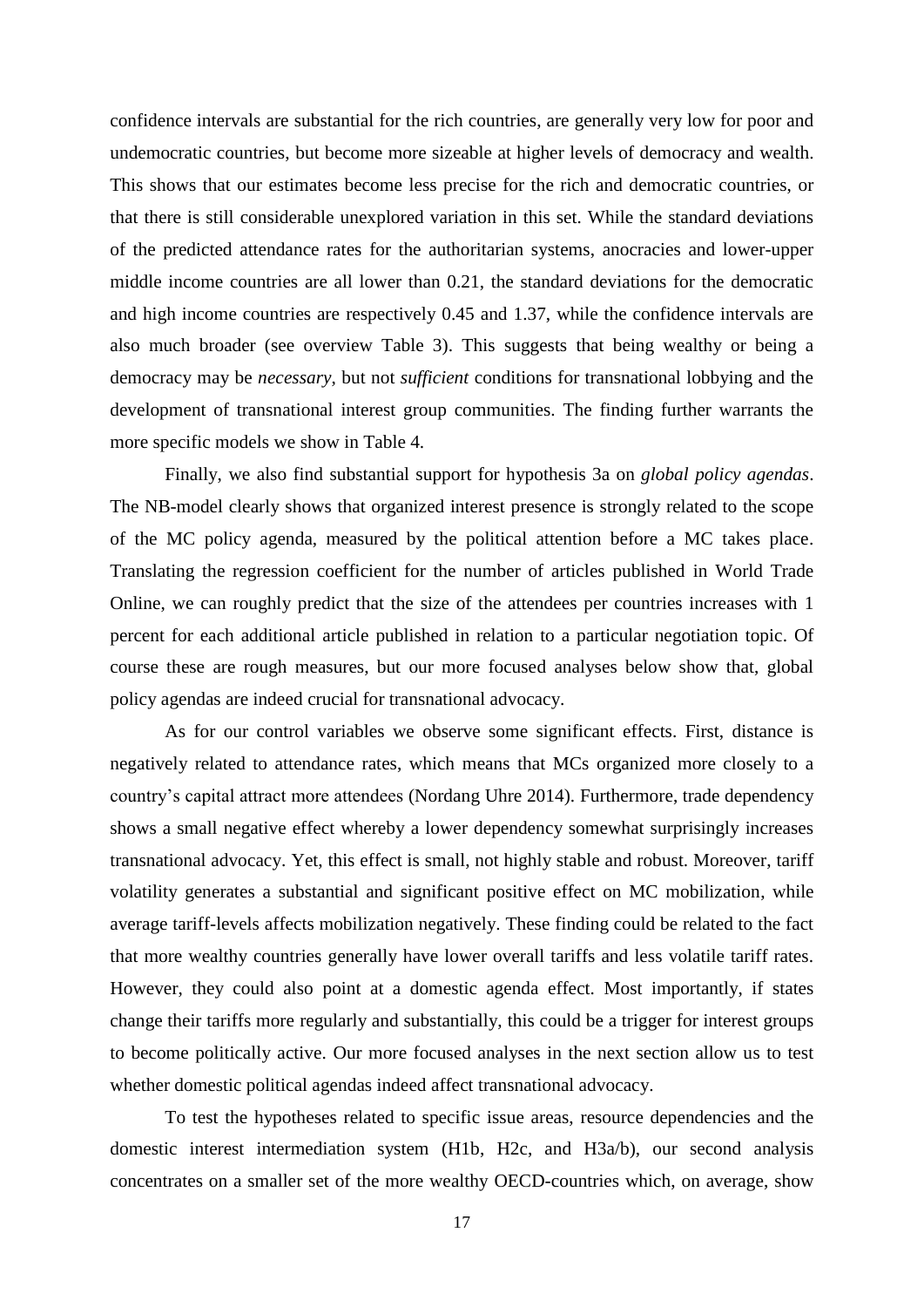higher attendance rates. For this reason, for the five models that focus on specific issue areas for 21 OECD countries, we rely on a regular negative binomial model.<sup>6</sup> This set of countries as well as five issue areas (agriculture, manufacturing, environment, development, and labor) generate the bulk of transnational advocacy at WTO MCs, constituting roughly 75 percent of the organizations identified in the WTO interest group community. We exclude the measures related to trade instruments and democracy because these show no or very limited variation between the OECD countries. All countries have low tariffs and peak-tariffs, and many even have identical levels of trade restrictions, given the large number of countries belonging to the European Economic Area (EEA). In addition, all countries are full democracies scoring around the maximum on the Polity index. Table 4 presents the results.

# INSERT TABLE 4 HERE

We find strong support for our expectations regarding the resources that are available in the immediate environment of an organized interest. First, organized interests embedded in a national context with a higher GDP per capita mobilize in bigger numbers (only for labor organizations the effect is not significant). The effects are also very strong in substantive terms. For every increase (of a thousand dollars) in GDP per capita, attendance rates go up with 2 percent for environmental NGOs (the weakest) effects, and almost 7 percent for agricultural business organizations (the strongest effect). Second, for agriculture and manufacturing businesses, a one percent increase in the share of total world trade has a substantial positive effect on attendance rates of organized interests connected to these areas (17,5 percent for agriculture and 20 percent for manufacturing). The more domestic firms and companies are integrated in the global economy, the more their representatives attend MCs. Third, the public and private money available for NGOs has a very substantial effect on the number of environment and development NGOs that send representatives to MCs. Put differently, the MCs attendance of NGOs is not just driven by the global policy agenda, but is also the result of a considerable domestic resource space. The same goes for labor unions, where we observe that an increase of membership with one standard deviation, increases attendance rates of a union with 87 percent. In short, as hypothesized, transnational advocacy originating in OECD countries is strongly dependent on the availability of resources in the

<sup>&</sup>lt;sup>6</sup> We did ran the logit models, yet in all models none of the independent variables was significant. This indicates that for the OECD-countries there is not a distinct process explaining variation in attendance versus nonattendance.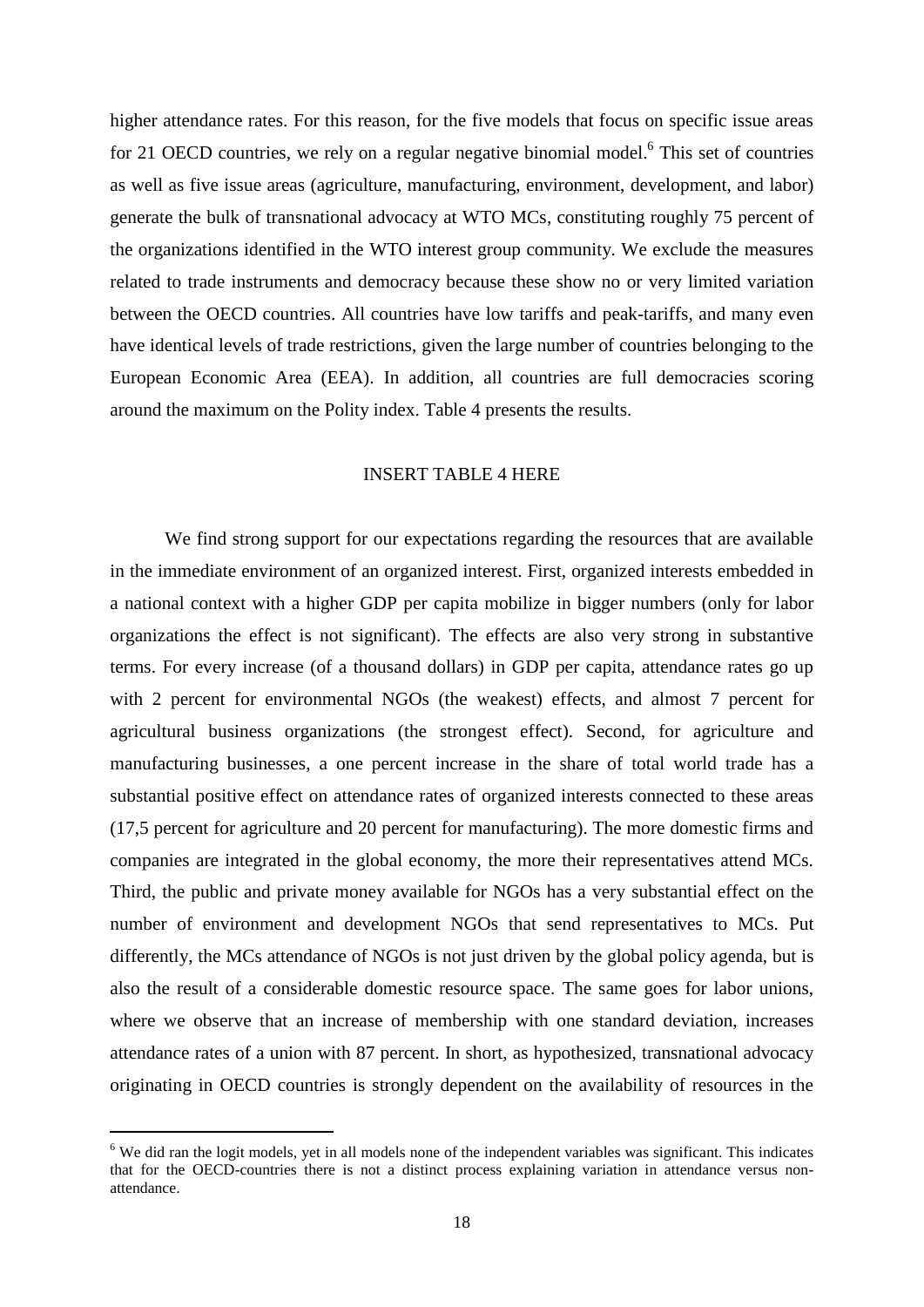immediate context of an organized interest, a conclusion that holds in varying degrees for different types of organized interests.

In addition, we get systematic support for hypothesis 3a on how global policy attention affects which organized interests are active. For all issues areas, except labor, an increase (decrease) in public saliency during the months before the MC leads to higher (lower) attendance rates, which indicates that transnational advocacy is to a significant extent driven by global policy attention for specific issue areas. The environmental policy field provides a nice example of this. At the first two MCs, the attention for environmental issues and the attendance rates of environmental NGOs was rather marginal. Around 7 percent of the coverage in World Trade Online was dedicated to environmental issues and the attendance rates of environmental organized interests was much below average (Hanegraaff et al. 2011). However, since the Seattle MC (1999) and especially during the start of the Doha development agenda (2001) until the Cancun conference (2003), the attention for environmental issues increased substantially and this corresponds with the increasing attendance of environmental NGOs, with coverage rates reaching around 15-20 percent and attendance rates between 30 and 50 percent. After the Cancun MC, both the attention for environmental issues drastically declines, followed by a decline in attendance rates for environmental NGOs as well. In contrast to this clear global agenda effect, we find no support for our hypothesis on domestic government policy attention (H3b). In all models, the effect of in- or decreased attention for certain issue areas does not trigger any significant change in the number of organized interests attending MCs. In other words, while some scholarship views transnational advocacy as a reaction to a shortage of domestic political attention and an attempt to compensate for domestic deprivation, we find no support for this argument. Rather, our findings suggest the opposite, namely that organized interests originating from wealthy countries and embedded in a resourceful environment are much more likely to respond to shifts in global policy agenda's.

Finally, hypothesis 2c about the effect of the interest intermediation system gets partial confirmation. The for-profit interests of agriculture and manufacturing from pluralist countries mobilize significantly more than those groups from neo-corporatist ones (given the negative sign of the parameter). That is, the agriculture and manufacturing attendance rate decreases with by 61 and 45 percent when countries rank one point higher on Siaroff's 5 point index, i.e. when they are more neo-corporatist. For development NGOs, environment NGOs, and labor unions however, we find no relationship between the number of attendees and the type of interest intermediation system. This finding indicates that in wealthy countries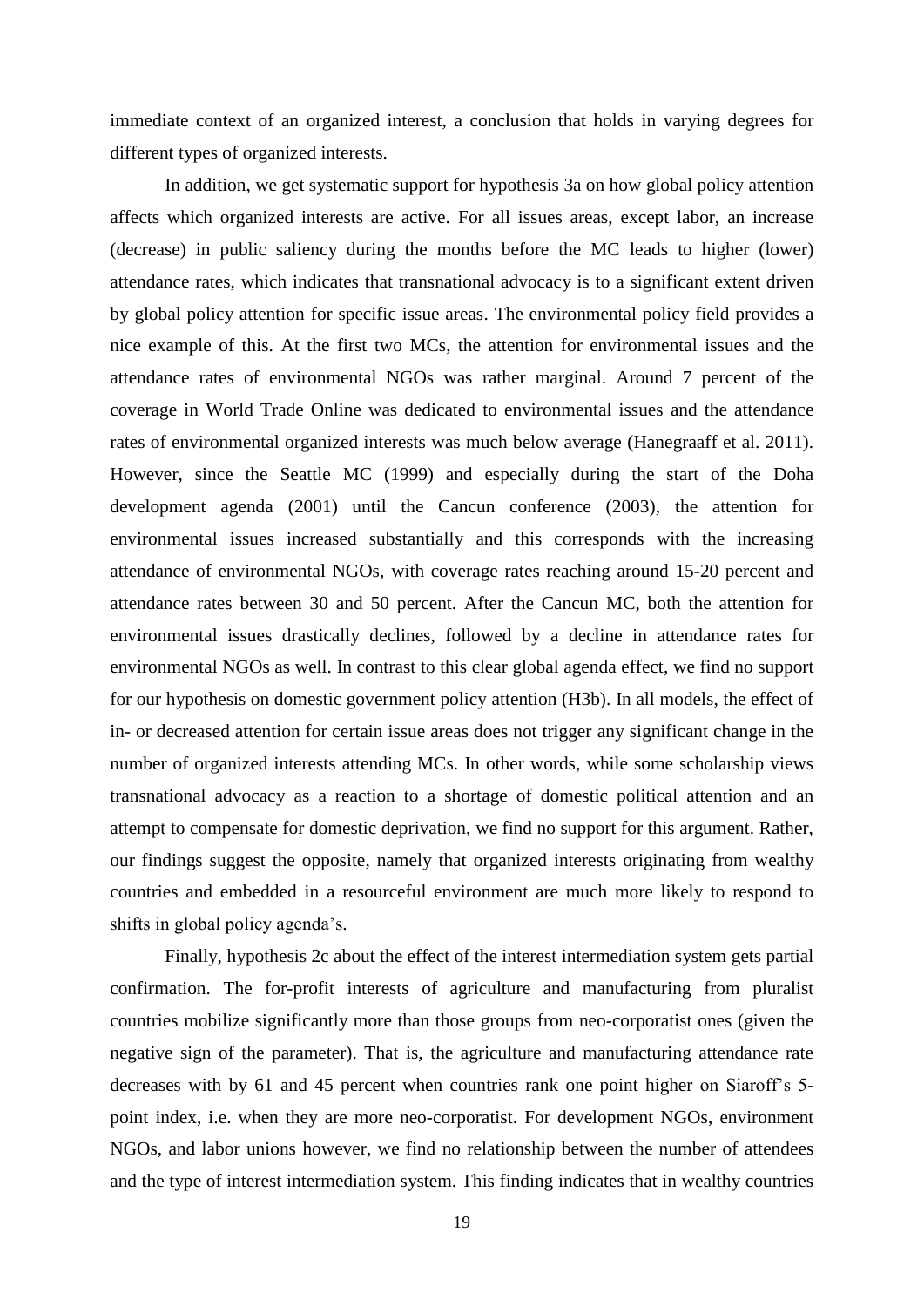political-institutional factors are still important to explain patterns of transnational advocacy. Yet, given the fact that we found only a significant effect for business actors, suggests that these factors do not constitute a *critical* condition for all types of mobilization in wealthy countries. This stand in contrast to the effect of domestic resource variables and global policy agendas which were important in *all* issues areas.

#### **Conclusion**

In this article, we have argued that a profound understanding of transnational advocacy requires an integrated framework that combines contextual conditions situated at the domestic *and* the international level. Our findings show the usefulness of such an approach. The evidence demonstrates that the mere presence of domestic organized interests at international policy venues is shaped first and foremost by the level of democracy. Countries with low levels of democracy send almost no organized interests to WTO MCs. The more countries become democratic, the more access to resources – overall wealth and/or assets attuned to a specific type of interests – starts to generate a considerable effect on the amount of transnational advocacy. This means that a resourceful context that lacks democratic institutions produces, on average, significantly less transnational advocacy compared to a similar context with democratic institutions. Next to analyzing factors formerly identified in the literature, we also tested some additional hypotheses. First, although variation in democratic openness becomes less important the wealthier countries are, domestic politicalinstitutional properties, more precisely the institutional structure of state-society relations, remain relevant. The nature of the domestic interest intermediation system does matter, as countries with pluralist systems send significantly more business interests. In addition, we show that increased policy attention at the global level, both from an aggregate perspective as well as for particular policy fields, profoundly affects mobilization patterns of domestic interest groups. When issues are more prominent on the global agenda, we observe more organized interest activity in all issue areas. A last, yet crucial, finding is that we find no support for the thesis that organized interests that lack domestic policy attention or access to basic resources shift a substantial part of their political attention to the international level. On the contrary, our findings suggest the opposite, namely that organized interests originating from wealthy and democratic countries *and* embedded in a resourceful environment are much more likely to respond to shifts in global policy agenda's.

In this respect, our study confirms that many of the structural conditions shaping domestic organized interest politics also affect the propensity of organized interests to become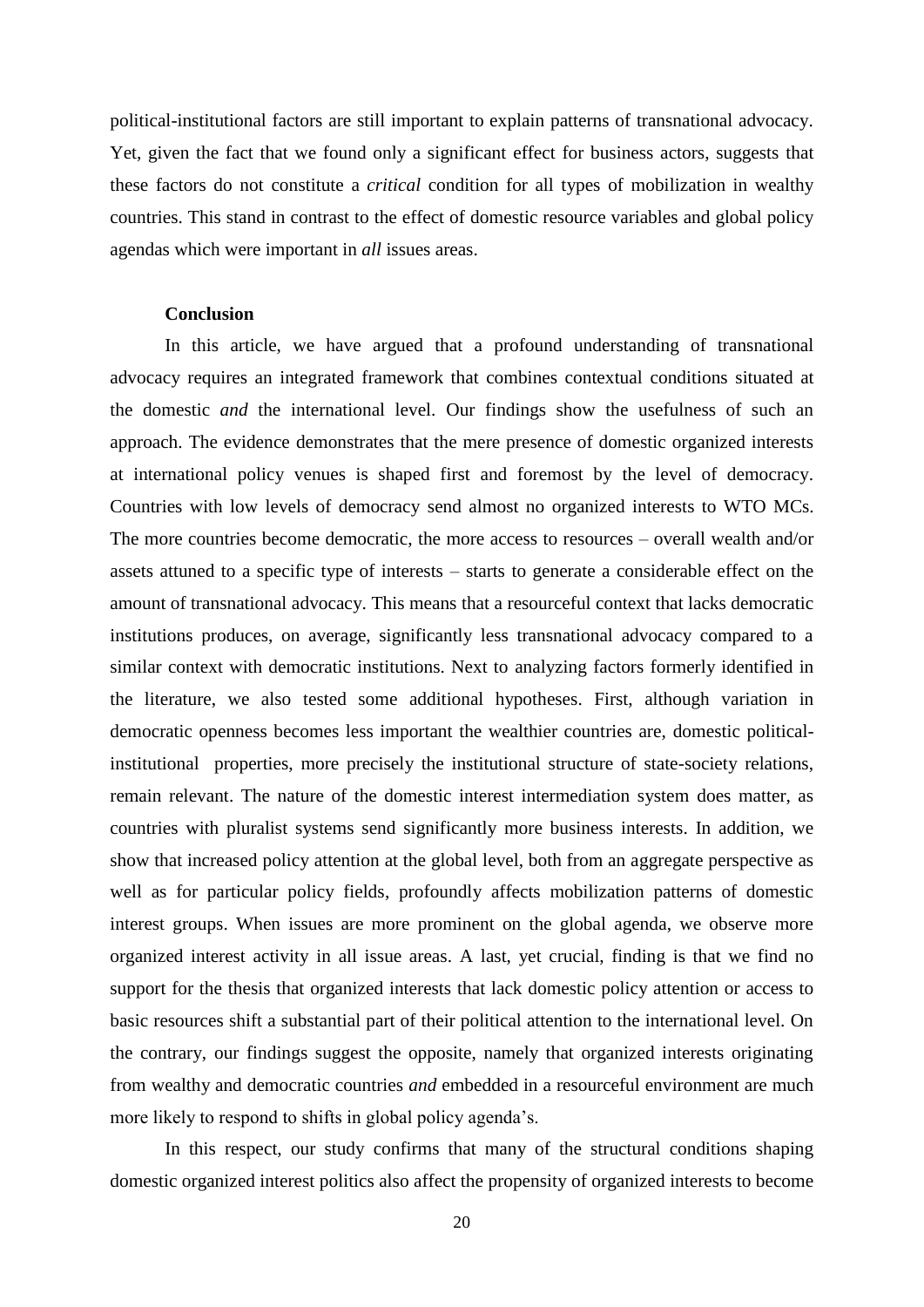active transnationally. That is, resources and political attention are prerequisites for interest organizations to mobilize at an international venue, while the properties of domestic political institutions provide additional constraints and opportunities that shape transnational advocacy. As such, global and transnational lobbying does not differ in a fundamental way from domestic mobilization patterns. Yet, studies of domestic mobilization patterns have hitherto tended to look at resource dependencies and the impact of domestic institutions, while studies of transnational advocacy have often privileged global opportunity structures. Our inclusive and comprehensive approach shows that it is not fruitful to juxtapose both sets of explanatory factors. Quite the opposite, by combining domestic and international explanatory factors in one explanatory framework and testing hypotheses about them through multiple steps, we could add explanatory leverage to existing explanations of transnational lobbying (Poloni-Staudinger and Ortbals 2013).

Of course, we need to remain careful and should not over-interpret these findings. While our analysis demonstrates that political attention at the global level is important, care is warranted when making causal claims about policy attention at  $t_0$  determining organized interest activities at  $t_1$ . Organized interests could have been successful in shaping the policy agenda and ensuing policy activity in the first place, and may thus have co-shaped the policy agenda. We have thus conducted our analysis assuming that the policy agenda is shaped by policymakers deciding which issues to put on the agenda, which in turns attracts organized interests who mobilize in response to this growing attention (see Toshkov et al. 2013, 50-3). In this article, we thus conceived of policy attention as an exogenous structural condition arguing that higher levels of attention result in dense interest group communities (Lowery and Gray 1996; Messer et al. 2011). Nonetheless, the risk of endogeneity of policy attention should not be overdrawn. First, it would be unusual to presume that policy attention is mostly or predominantly shaped by organized interests, since considerable part of a policy agenda is generated by other organized interests as well as policymakers from the many other WTO members. Second, our findings do not lose relevance if policy attention would be shaped primarily by the organized interests that attended MCs. On the contrary, one could even argue that our findings confirm the pivotal role played by a selected group of interests from wealthy and democratic countries in shaping global policy agendas.

Finally, it is important to emphasize that we identified key *structural* conditions that shape overall patterns of transnational advocacy. This means that our results do not allow to draw inferences about *tactical* considerations that could inform the decision of some specific organization to shift its lobbying activities to the global level. True, our general conclusion is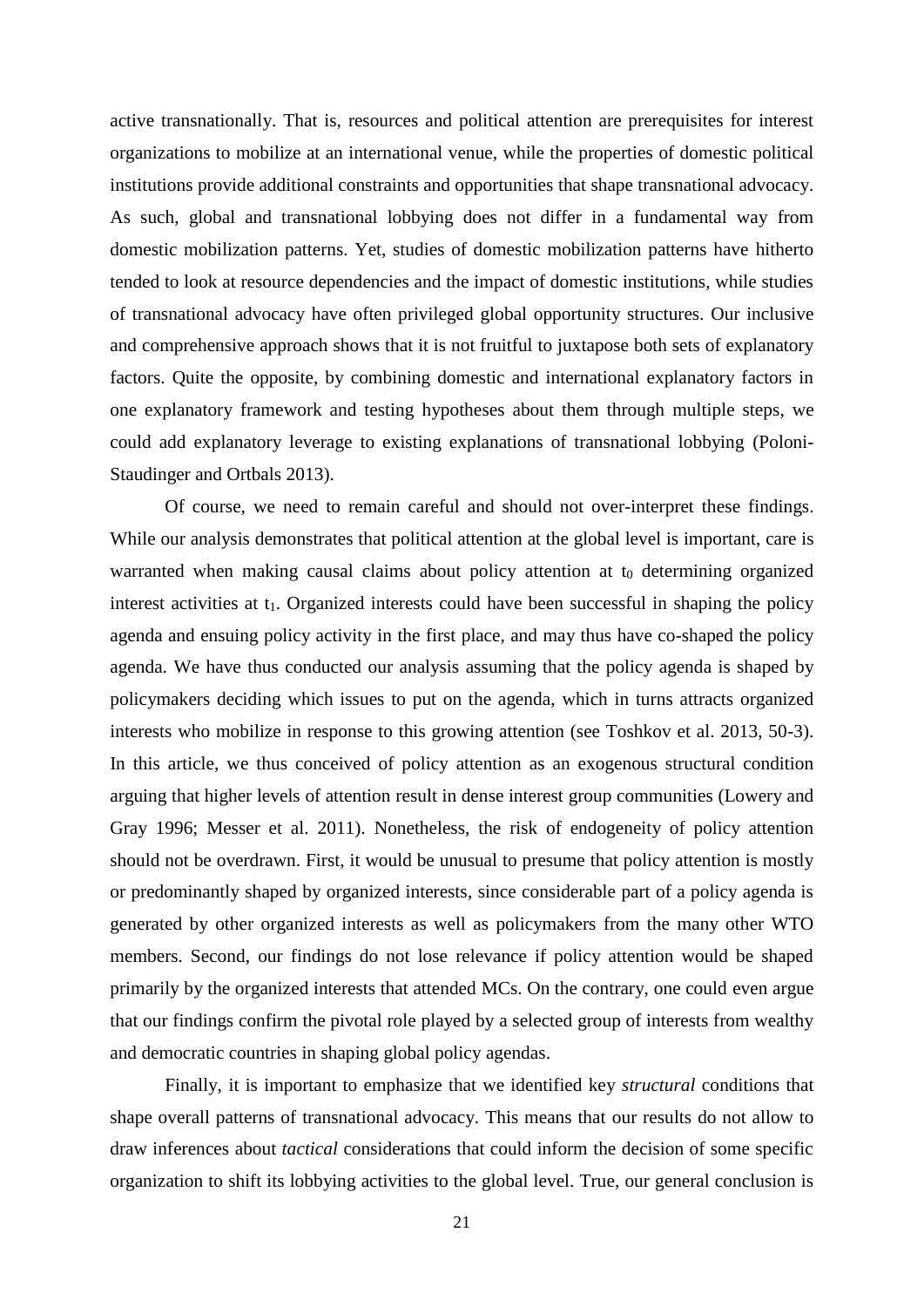that domestic opportunities are crucial for understanding transnational advocacy and that organized interests without domestic policy attention or access to basic resources will not easily shift their attention to the international level. This does not rule out that under specific conditions some organized interests strategically shift to the global level (see Poloni-Staudinger and Ortbals 2013). Yet, our results caution against an excessive optimistic view suggesting that global opportunities are a panacea for shortcomings in the representation of societal interests at the national level.

**Acknowledgements.** The research presented in this article was made possible by the Research Foundation-Flanders (Odysseus Programme, project number G.0908.09) and financial support from the University Research Fund of the University of Antwerp. We also would like to express our gratitude to all our (many) students and research assistants who helped us with coding and processing the data. Finally, we thank our colleagues – in particular Lisa Dellmuth, Andreas Dür, David Lowery, Andreas Nordang-Uhre, Jens Steffek, Jonas Tallberg and Robert Thomson – who gave excellent and constructive comments on various earlier versions of this paper.

#### **References**

Barnett, M. and M. Finnemore. 2004. *Rules for the World: International Organization in Global Politics*. Ithaca: Cornell University Press.

Beckfield, J. 2003. "Inequality in the World Polity: The Structure of International Organization." *American Sociological Review* 68 (3): 401-24.

Beyers, J. 2002. "Gaining and seeking access. The European adaptation of domestic interest associations." *European Journal of Political Research* 41 (5): 585-612.

Beyers, J. and B. Kerremans. 2012. "Domestic embeddedness and the dynamics of multi-level venue-shopping in four EU member-states." *Governance* 25 (2): 262-90.

Beyers, J., R. Eising and W. Maloney. 2008. "Researching Interest Group Politics in Europe and Elsewhere: Much We Study, Little We Know?" *West European Politics* 31 (6): 1103-28.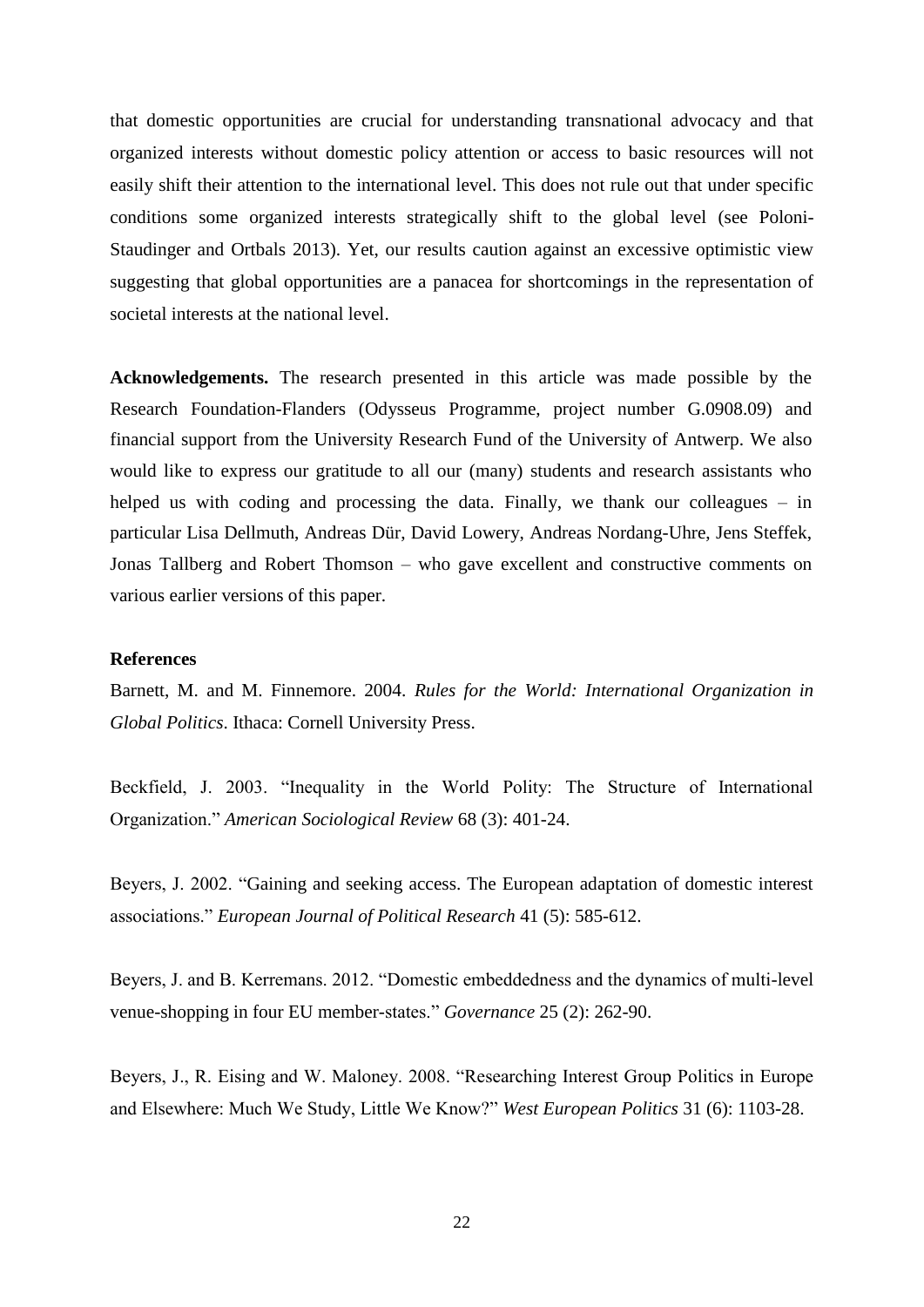Bennett, R. R. 1999. "Business Routes of Influence in Brussels: Exploring the Choice of Direct Representation." *Political Studies* 47 (2): 240-57.

Bernauer, T., T. Böhmelt and V.Koubi. 2013. "Is There a Democracy-Civil Society Paradox in Global Environmental Governance?" *Global Environmental Politics* 13 (1): 88-107.

Bob, Clifford. 2001. "Marketing Rebellion: Insurgent Groups, International Media, and NGO Support." *International Politics* 38 (3): 311-34.

Bob, Clifford. 2005. *The Marketing of Rebellion: Insurgents, Media, and International Activism*. Cambridge University Press.

Boli, J. and G.M. Thomas. 1997. "World Culture in the World Polity: A Century of Non-Governmental Organization." *American Sociological Review* 62(2): 171-90.

Brambor, T., W.R. Clark and M. Golder. 2005. "Understanding Interation Models: Improving Empirical Models." *Political Analysis* 14(1): 63-82.

Braumoeller. B. 2004. "Hypothesis Testing and Multiplicative Interaction Terms." *International Organization* 58(4): 907-20.

Cerny, P. G. 1995. "Globalization and the Changing Logic of Collective Action." *International Organization* 49 (4): 595-625.

Czada, R., Heritier, A. and Keman, H. 1998. *Institutions and Political Choice. On the Limits of Rationality*. Amsterdam: VU University Press.

Dalton, R. J., S. Recchia and R. Rohrschneider. 2003. "The Environmental Movement and the Modes of Political Action." *Comparative Political Studies* 36 (7): 743-71.

della Porta, D., H. Kriesi and D. Rucht. 1999. *Social Movements in a Globalizing World*. London: MacMillan.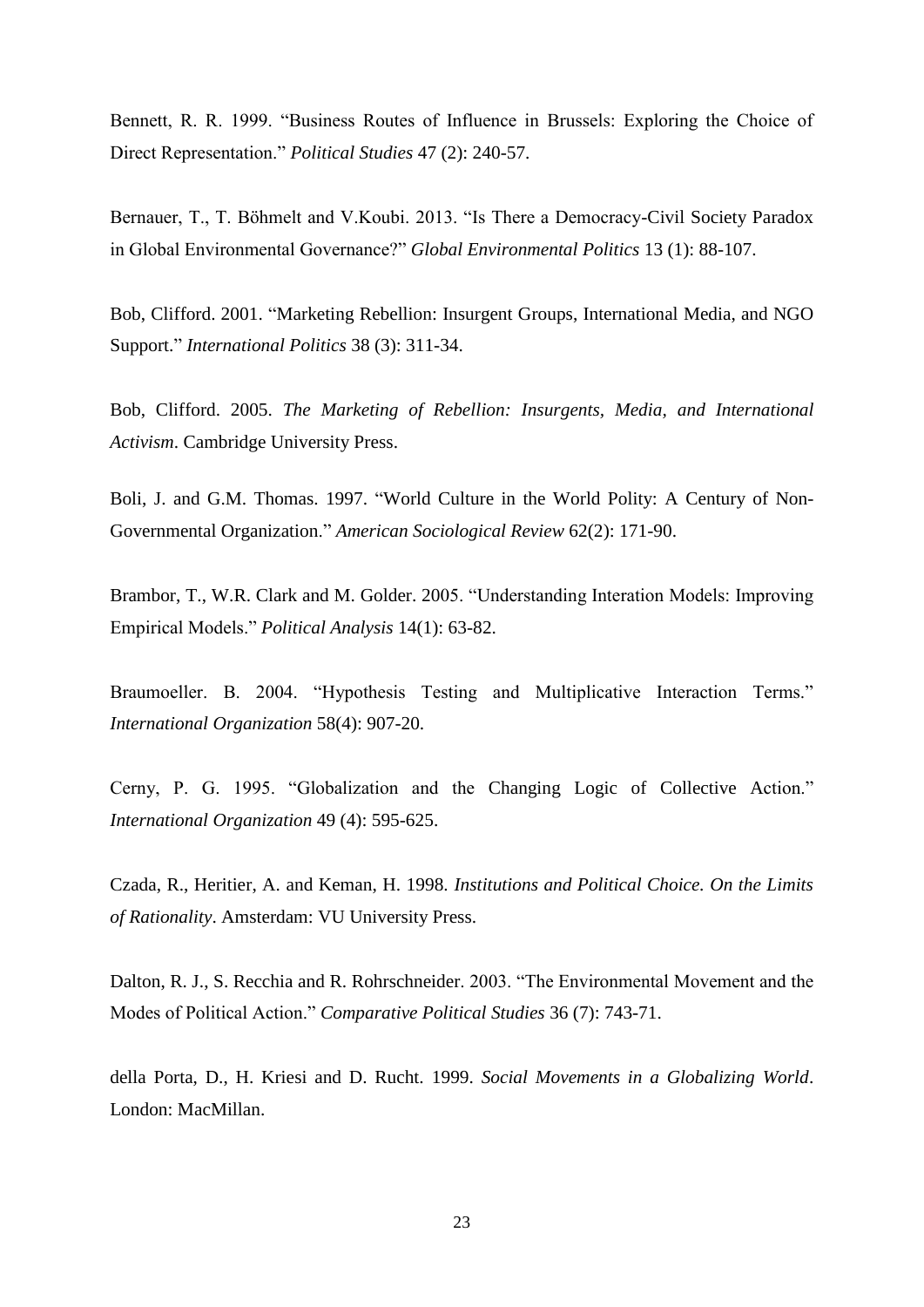Duer, A. and G. Mateo. 2012. "Who Lobbies the European Union? National Interest Groups in a Multilevel Polity." *Journal of European Public Policy* 19 (7): 969-87.

Eising, R. 2007. "The Access of Business Interests to EU Political Institutions: Towards Elite Pluralism?" *Journal of European Public Policy* 14 (2): 384-403.

Gray, V. and D. Lowery. 1988. "Interest Group Politics and Economic Growth in the U.S. States." *American Political Science Review* 82 (1): 109-31.

Gray, V. and D. Lowery. 1996. "A Niche Theory of Interest Representation." *The Journal of Politics* 58 (1): 91-111.

Gray, V. and D. Lowery. 2000. *The Population Ecology of Interest Representation. Lobbying Communities in the American States.* Ann Arbor: The University of Michigan Press.

Halpin, D. R. and G. Jordan. 2011. *The Scale of Interest Organization in Democratic Politics. Data and Research Methods.* New York: Palgrave.

Hanegraaff, M. 2015. "Transnational Advocacy over Time. Business and NGO Mobilization at UN Climate Summits." *Global Environmental Politics*, forthcoming Februari 2015.

Hanegraaff, M., J. Beyers, and C. Braun. 2011. "Open the Door to More of the Same? The Development of Interest Group Representation at the WTO." *World Trade Review* 10(4): 1- 26.

Imig, D. and S. Tarrow. 2001. *Contentious Europeans. Protest and Politics in an Emerging Polity*. Oxford: Rowman & Littlefield.

Keck, M. E. and K. Sikkink. 1998. *Activists beyond Borders: Advocacy Networks in International Politics.* Ithaca: Cornell University Press.

Lee, T. 2010. "The Rise of International Nongovernmental Organizations: A Top-Down or Bottom-Up Explanation." *Voluntas* 21 (3): 393-416.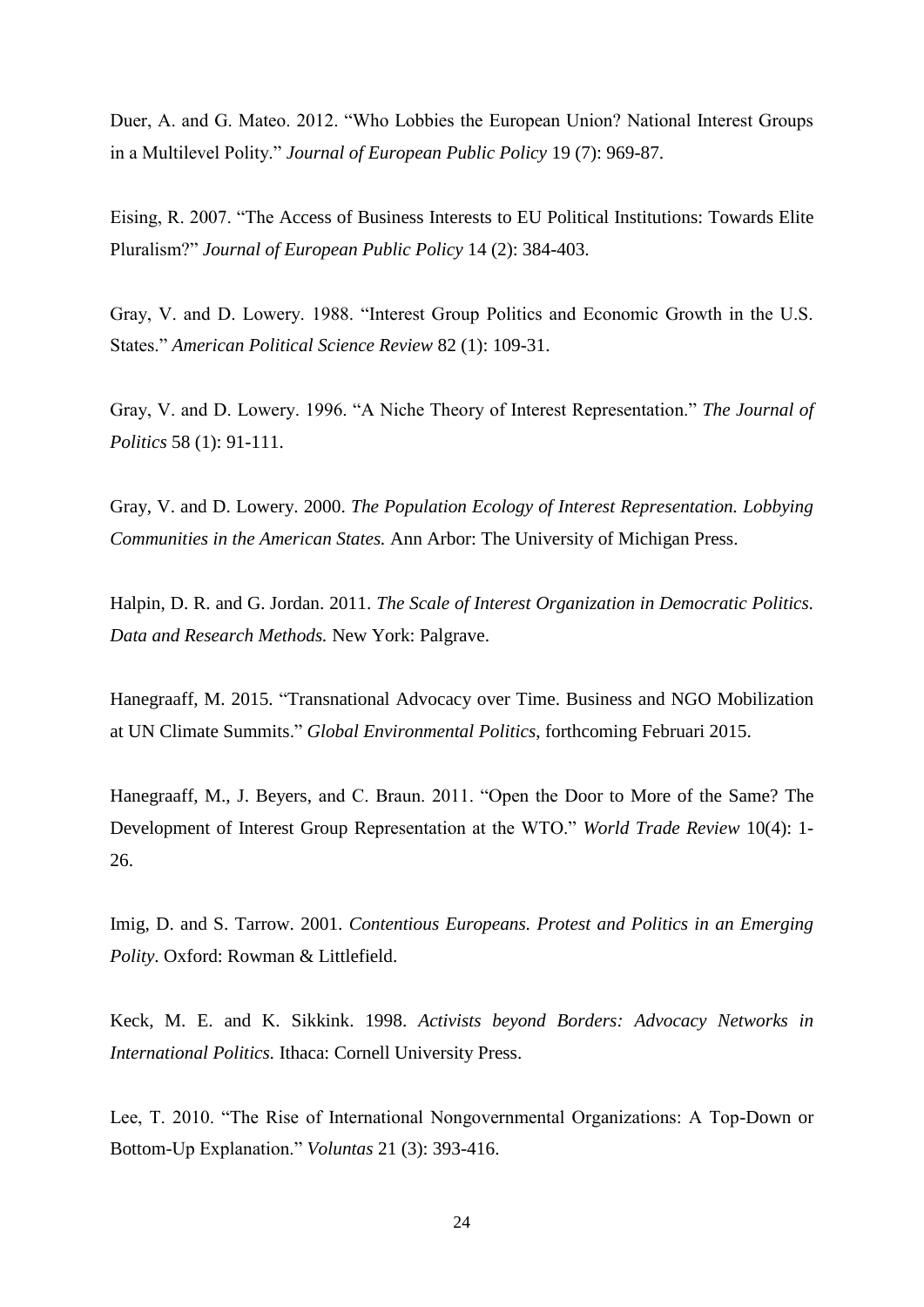Leech, B. L., F. R. Baumgartner, T. M. La Pira and N. A. Semanko 2005. "Drawing Lobbyists to Washington: Government Activity and the Demand for Advocacy." *Political Research Quarterly* 58 (1): 19-30.

Lowery, D. and V. Gray. 2004. "Bias in the Heavenly Chorus. Interests in Society and Before Government." *Journal of Theoretical Politics* 16 (1): 5-30.

Lowery, D., V. Gray and M. Fellowes. 2005. "Sisyphus Meets the Borg. Economic Scale and Inequalities in Interest Representation." *Journal of Theoretical Politics* 17 (1): 41-74

Mayer, T. and S. Zignago. 2011. *Notes on CEPII's Distances Measures: The GeoDist Database*. (Working Paper No. 25/2011). Centre d'Etudes Prospectives et d'Informations Internationales (CEPII).

McCarthy, J. D. and M. N. Zald. 1987. "Resource Mobilisation and Social Movements: A Partial Theory." In *Social Movements in an Organizational Society*, eds. McCarthey, J.D. and M.N. Zald. Oxford: Transaction Books, 15-42.

Messer, A., J. Berkhout and D. Lowery. 2011. "The Density of the EU Interest System: A Test of the ESA Model." *British Journal of Political Science* 41 (1): 161-90.

Meyer, J. 1980. "The World Polity and the Authority of the Nation-State." *Studies of the Modern World-System*, ed. Bergesen, A. New York: Academic Press, 109-37.

Meyer, J. W., Frank, D. J., Hironaka, A., Schofer, E., and Tuma, N. B. 1997. "The Structuring of a World Environmental Regime, 1870-1990." *International Organization* 51(4): 623-51.

Mossberger, K. 1999. "State-Federal Diffusion and Policy Learning: From Enterprise Zones to Empowerment Zones." *Publius* 29 (3), 31-50.

Nordang Uhre, A. 2014. "Exploring the diversity of transnational actors in global environmental governance." *Interest Groups & Advocacy* 3(1), 59-78.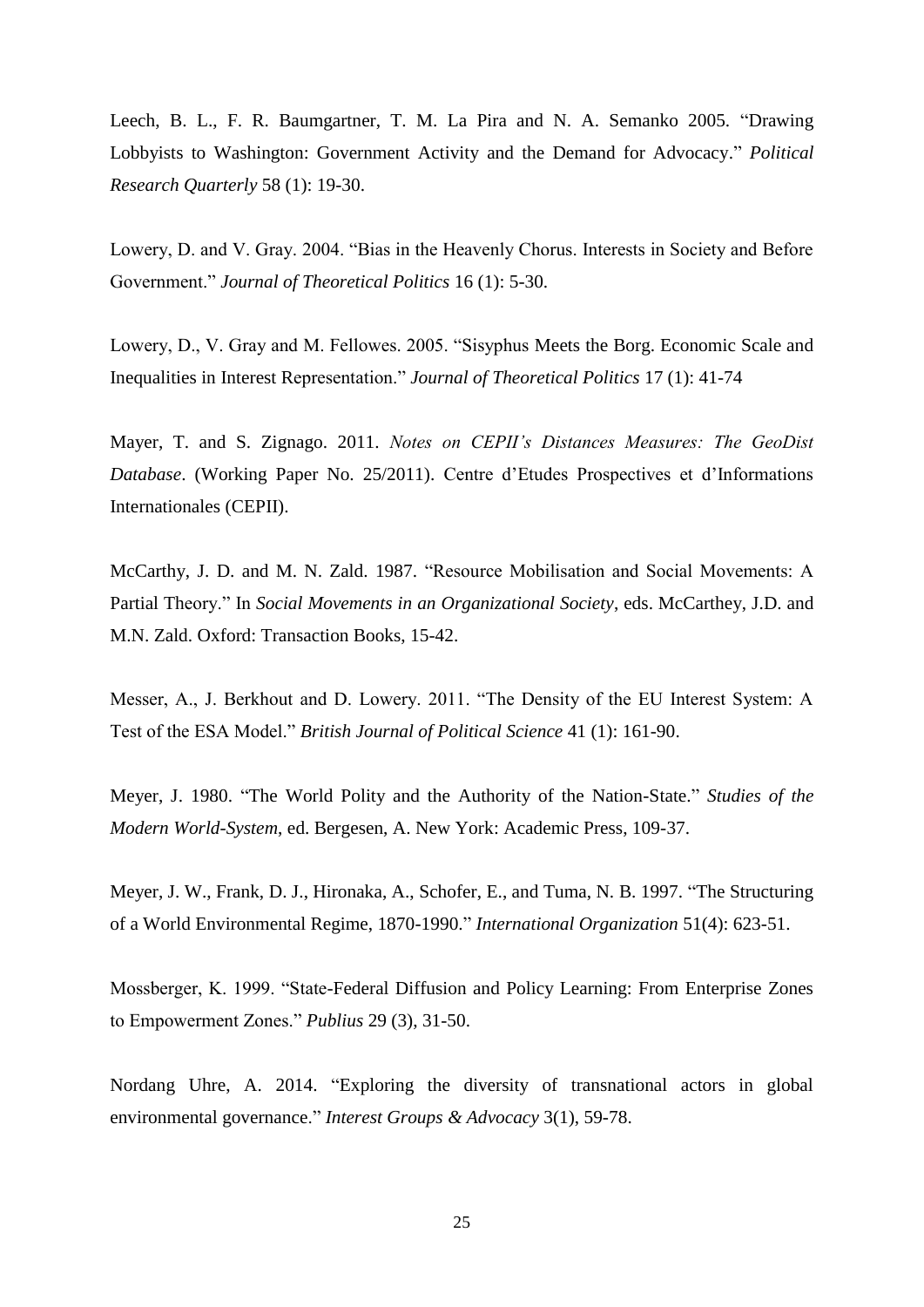Nownes, A. J. 2010. "Density Dependent Dynamics in the Population of Transgender Interest Groups in the United States, 1964–2005." *Social Science Quarterly* 91 (3): 689-703.

Nownes, A. J. and D. Lipinski. 2005. "The Population Ecology of Interest Groups Death: Gay and Lesbian Rights Interest Groups in the United States, 1945-98." *British Journal of Political Science* 35 (2): 303-19.

Pfeffer, J. and G. Salancik. 1978. *The External Control of Organizations. A Resource Dependence Perspective*. Stanford: Stanford Business Classics.

Piewitt, M. 2010. "Participatory Governance in the WTO: How Inclusive Is Global Civil Society?" *Journal of World Trade* 44 (2): 467-88.

Poloni-Staudinger, L. and C. Ortbals. 2014. "The Domestic Determinants of Transnational Activitiy: An Examination of Women's Groups in the United Kingdom, France, and Germany." *International Studies Quarterly* 58(1): 68–78.

Rohrschneider, R. and R. J. Dalton. 2002. "A Global Network? Transnational Cooperation among Environmental Groups." *Journal of Politics* 64 (2): 510-33.

Ron, J., H. Ramos and K. Rodgers. 2005. "Transnational Information Politics. NGO Human Rights Reporting, 1986-2000." *International Studies Quarterly* 49 (3): 557-87.

Salisbury, R. H. 1983. "Interest Representation: The Dominance of Institutions." *American Political Science Review* 78 (1): 64-76.

Schattschneider, E. E. 1960. *The Semisovereign People. A Realist's View of Democracy in America.* Hinsdale, Illinois: The Dryden Press.

Shipan, C. R. and C. Volden. 2006. "Bottom-Up Federalism: The Diffusion of Antismoking Policies from US Cities to States". *American Journal of Political Science* 50 (4): 825-43.

Siaroff, A. 1999. "Corporatism in 24 Industrial Democracies: Meaning and Measurement." *European Journal of Political Research* 36 (2): 175-205.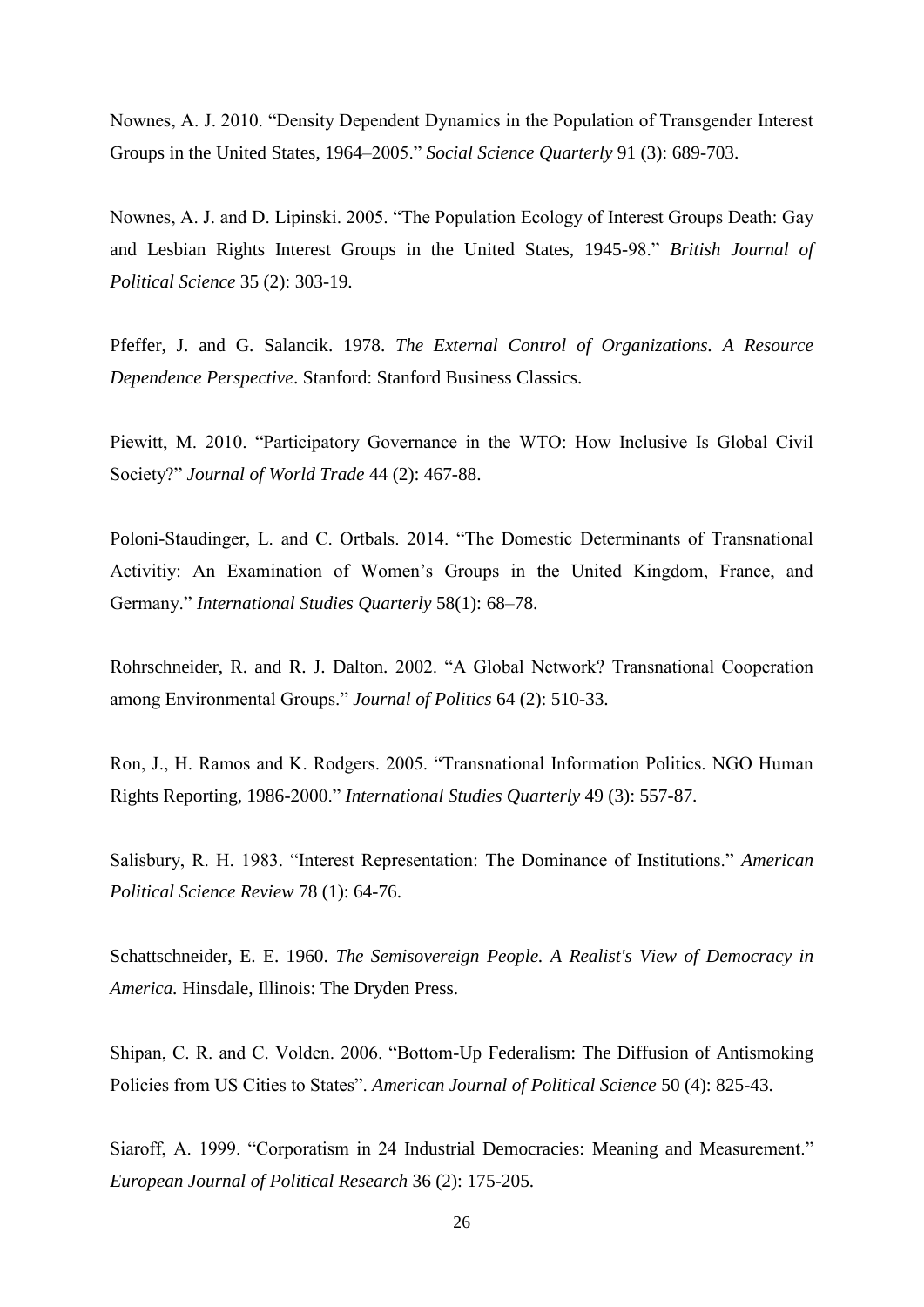Smith, J. 2005. "Globalization and Transnational Social Movement Organizations" In: Davis, G.F., D. McAdam, R. W. Scott and M. N. Zald, eds. *Social Movements and Organization Theory*. Cambridge: Cambridge University Press.

Smith, J. 2006. "Social Movements and Multilateralism." In: Neuman, E., R. Thakur and J. Tirman, eds. *Multilateralism under Challenge? Power, International Order, and Structural Change*. Tokyo: United Nations University Press.

Smith, J. and D. Weist 2005. "The Uneven Geography of Global Civil Society: National and Global Influences on Transnational Association." *Social Forces* 84 (2): 621-52.

Streeck, W. and P. C. Schmitter 1991. "From National Corporatism to Transnational Pluralism: Organized Interest in the Single European Market." *Politics and Society* 19(2): 133-64.

Tarrow, S. 2005. *The New Transnational Activism*. Cambridge: Cambridge University Press.

Toshkov, D. D. Lowery, B. Carroll and J. Berkhout 2013. "Timing is Everything? Organized Interests and the Timing of Legislative Activity." *Interest Groups & Advocacy* 2 (1): 48–70.

Tsutsui, K., and C. M. Wotipka 2004. "Global Civil Society and the International Human Rights Movement: Citizen participation in Human Rights International Nongovernmental Organizations" *Social Forces* 83(2): 587-620.

Wotipka, C. M., and K. Tsutsui 2008. "Global Human Rights and State Sovereignty: State Ratification of International Human Rights Treaties, 1965–20011" *Sociological Forum* 3(4): 724-54.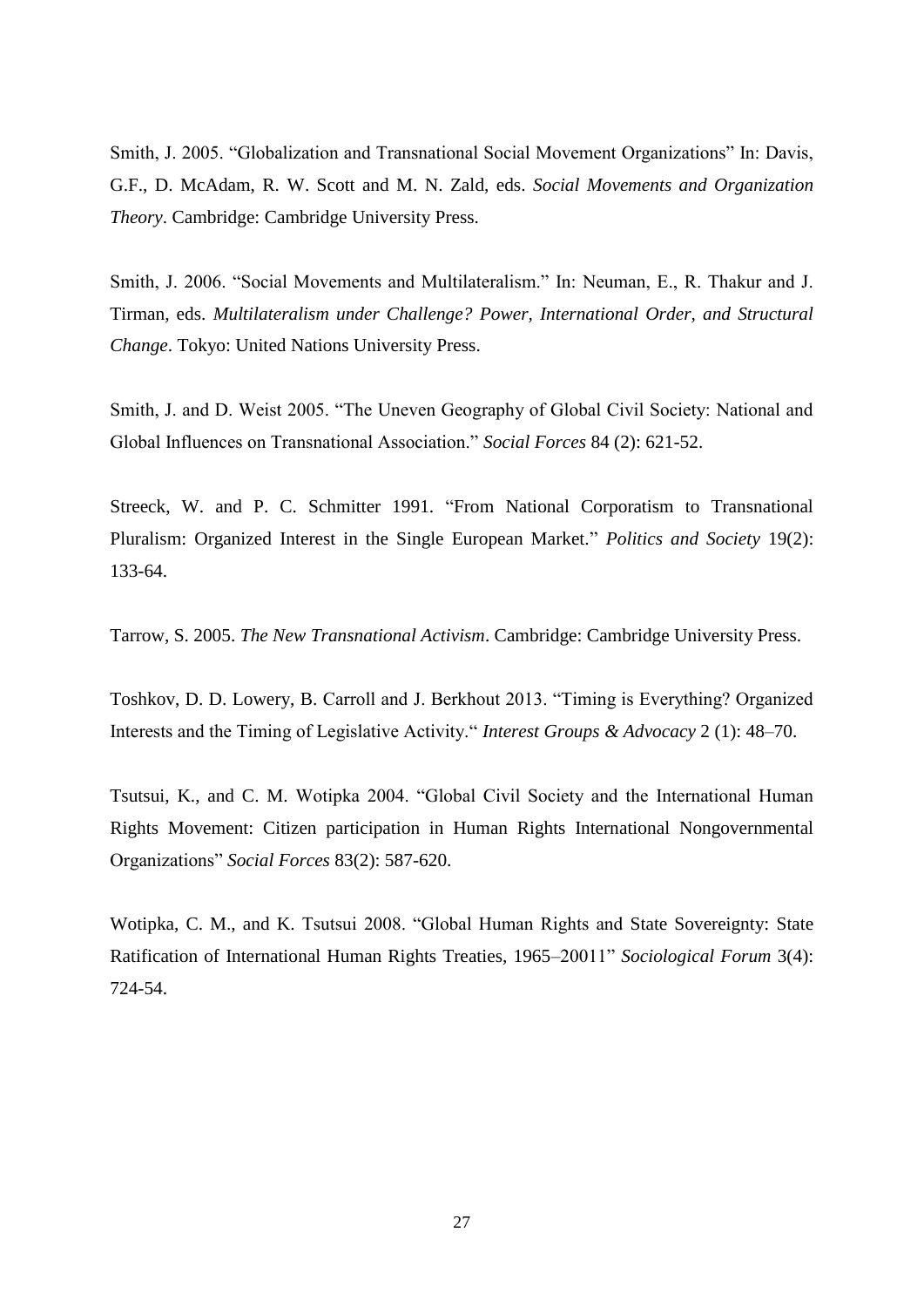| <b>Variable</b>                           | <b>Variable description</b>                                                                     | Data-source                     | Average | <b>Standard</b><br>deviation | Minimum-<br>maximum |
|-------------------------------------------|-------------------------------------------------------------------------------------------------|---------------------------------|---------|------------------------------|---------------------|
| Dependent variable                        |                                                                                                 |                                 |         |                              |                     |
| Density                                   | The number of domestic interests groups present at 8 MCs<br>per country (1995-2011)             | WTO attendance lists -<br>coded | 2.31    | 11.12                        | $0 - 228$           |
| <b>Independent variables</b>              |                                                                                                 |                                 |         |                              |                     |
| H <sub>1</sub> a. Overall resources       | $1 =$ Low income countries                                                                      | <b>World Bank Statistics</b>    | 2.62    | 1.09                         | $1 - 4$             |
|                                           | $2 =$ Lower middle income countries                                                             |                                 |         |                              |                     |
|                                           | $3 =$ Upper middle income countries                                                             |                                 |         |                              |                     |
|                                           | $4 =$ High income countries                                                                     |                                 |         |                              |                     |
| H1b. Access to policy-specific            | - Economic groups: market share/total world trade                                               | <b>OECD</b> statistics          | 2.93    | 2.72                         | $0.20 - 11.02$      |
| resources                                 | - NGOs: amount of development aid in a country (in                                              |                                 |         |                              |                     |
|                                           | million US dollars) - logged                                                                    |                                 | 10,223  | 21,855                       | $0 - 214,378$       |
|                                           | - Labor union members (in millions)                                                             |                                 | 0.86    | 0.93                         | $0.28 - 3.68$       |
| H <sub>2</sub> a. Level of democracy      | Scale ranging from $-10$ (authoritarian regime) to $+10$ (full-<br>democracy); rescaled to 0-20 | <b>Polity Project</b>           | 13.33   | 6.54                         | $0 - 20$            |
| H2b. Wealth * Democracy                   | Wealth*PolityIV                                                                                 |                                 |         |                              |                     |
| H2c. Neo-corporatism                      | Allen Siaroff 5-point continuous scale of 1 (pluralism)–5                                       | Siaroff 1999                    | 2.53    | 1.37                         | $1 - 5$             |
|                                           | (corporatism)                                                                                   |                                 |         |                              |                     |
| H <sub>3</sub> a. Global policy attention | Number of articles in World Trade Online (total and per                                         | World Trade Online              | 78.00   | 38.40                        | $18 - 125$          |
|                                           | policy field                                                                                    |                                 |         |                              |                     |
| H3b. Domestic policy                      | Government attention for issue areas (logged):                                                  | Comparative Manifesto           |         |                              |                     |
| attention                                 | - Economic productivity                                                                         | Project                         | 69.19   | 86.58                        | $0 - 388.44$        |
|                                           | - Development aid                                                                               |                                 | 82.73   | 79.29                        | $0 - 563.73$        |
|                                           | - Environment                                                                                   |                                 | 118.43  | 80.96                        | $0 - 398.33$        |
|                                           | - Labor                                                                                         |                                 | 59.11   | 55.37                        | $0 - 202.94$        |
| <b>Control variables</b>                  |                                                                                                 |                                 |         |                              |                     |
| Distance                                  | Distance between MC location and national capital in 1000                                       | GeoDist database                | 7.77    | 5.43                         | $0 - 19.81$         |
|                                           | kilometers                                                                                      |                                 |         |                              |                     |
| Trade dependency                          | The proportion of export and imports in the overall GNP                                         | World Bank                      | 81.86   | 50.13                        | $0 - 183.07$        |
|                                           | of a country                                                                                    |                                 |         |                              |                     |
| Trade protection I                        | - Level of tariffs                                                                              | WTO and UNCTAD                  | 8.34    | 6.30                         | $0 - 39.73$         |
| Trade protection II                       | - Percentage peak tariffs                                                                       |                                 | 4.05    | 4.46                         | $0 - 27.99$         |
| Uncertainty I                             | - Tariff volatility                                                                             | WTO and UNCTAD                  | 8.91    | 14.40                        | $0 - 83.84$         |
| Uncertainty II                            | - Peak Tariff Volatility                                                                        |                                 | 5.48    | 9.29                         | $0 - 58.45$         |

**Table 1. Overview of dependent, independent, control variables, research hypotheses, data-sources and descriptive statistics**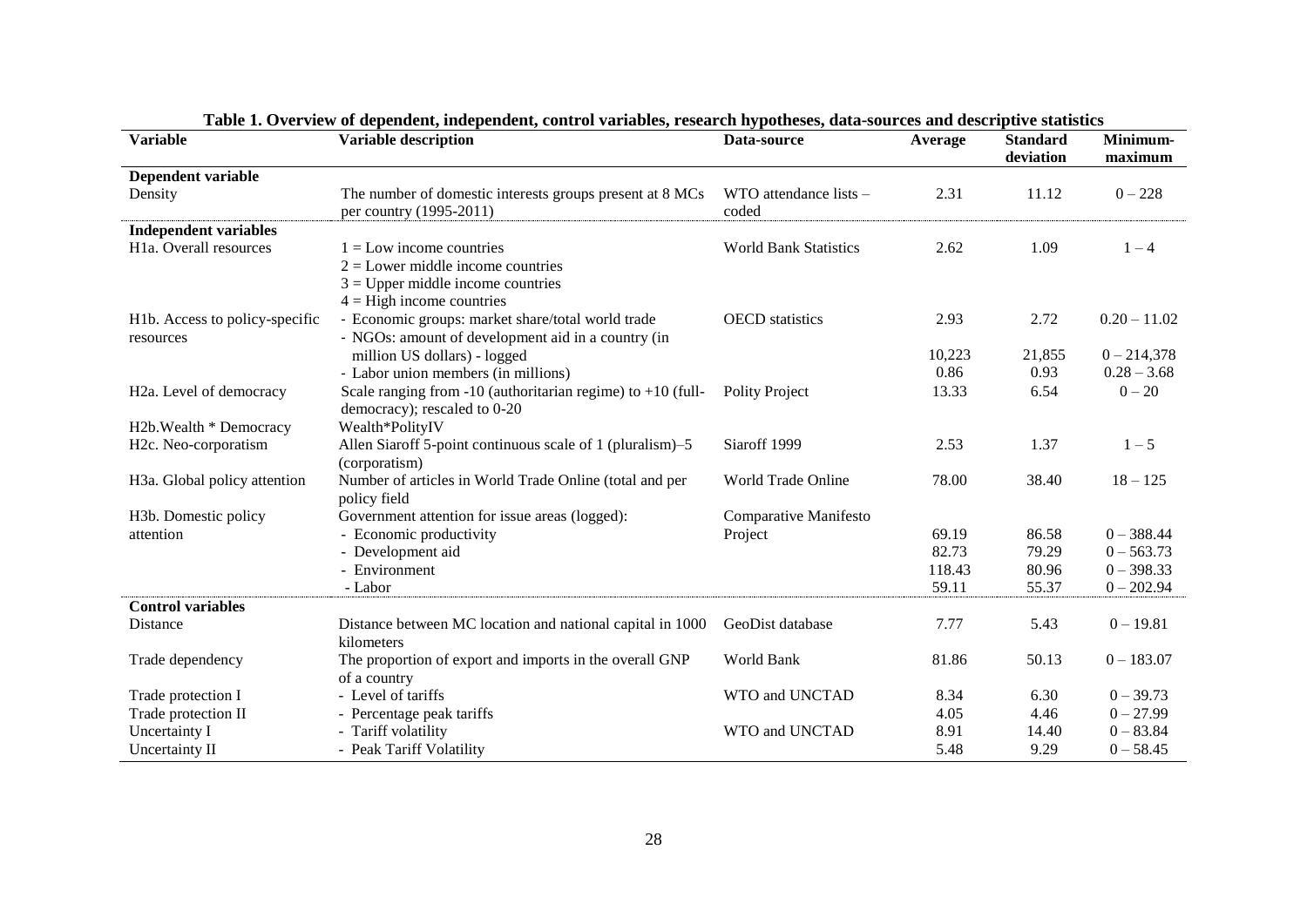|                                        | <b>Without interaction term</b> |              |                                | With interaction term polity*wealth |                 |              |                                |              |
|----------------------------------------|---------------------------------|--------------|--------------------------------|-------------------------------------|-----------------|--------------|--------------------------------|--------------|
|                                        | Logit model                     |              | <b>Negative binomial model</b> |                                     | Logit model     |              | <b>Negative binomial model</b> |              |
|                                        | Estimate                        | Stand. error | Estimate                       | Stand. error                        | Estimate        | Stand. error | Estimate                       | Stand. error |
| Constant                               | 4.307                           | (2.930)      | 1.538                          | (1.179)                             | 4.999†          | (2.645)      | $3.251*$                       | (1.519)      |
| <b>Independent variables</b>           |                                 |              |                                |                                     |                 |              |                                |              |
| 1a. Wealth Countries                   |                                 |              |                                |                                     |                 |              |                                |              |
| $1 = Low$ income                       | $-1.896$                        | (6.627)      | $-2.268**$                     | (0.666)                             | $-5.682$        | (4.250)      | $-4.954***$                    | (1.264)      |
| $2 =$ Lower middle income              | $-2.110$                        | (3.325)      | $-2.210***$                    | (0.509)                             | $-8.526$        | (9.540)      | $-5.371***$                    | (1.291)      |
| $3 =$ Upper middle income              | $-9.375$                        | (11.924)     | $-2.070***$                    | (0.396)                             | $-9.608\dagger$ | (5.451)      | $-2.825*$                      | (1.127)      |
| $4 =$ High income (ref)                |                                 |              |                                |                                     |                 |              |                                |              |
| 2a. Democracy level (Polity IV)        | $0.419***$                      | (0.129)      | 0.052                          | (0.042)                             | $0.593*$        | (0.265)      | $-0.028$                       | (0.066)      |
| 3a. Global Policy Attention            | 0.002                           | (0.021)      | $0.010***$                     | (0.002)                             | 0.006           | (0.021)      | $0.011***$                     | (0.001)      |
| <b>H2b.</b> Interaction                |                                 |              |                                |                                     |                 |              |                                |              |
| Polity IV*Wealth: low income           |                                 |              |                                |                                     |                 |              | $0.169*$                       | (0.075)      |
| Polity IV *Wealth: lower middle income |                                 |              |                                |                                     |                 |              | $0.184*$                       | (0.075)      |
| Polity IV *Wealth: upper middle income |                                 |              |                                |                                     |                 |              | 0.030                          | (0.071)      |
| Polity IV *Wealth: high income (ref)   |                                 |              |                                |                                     |                 |              |                                |              |
| <b>Control variables</b>               |                                 |              |                                |                                     |                 |              |                                |              |
| Distance                               | 0.012                           | (0.195)      | $-0.043*$                      | (0.018)                             | $-0.048$        | (0.333)      | $0.041*$                       | (0.020)      |
| Trade dependency                       | 0.001                           | (0.011)      | $-0.008\dagger$                | (0.004)                             | 0.005           | (0.029)      | $-0.012*$                      | (0.004)      |
| Trade protection I: Tariffs            | 0.152                           | (0.129)      | $-0.071*$                      | (0.030)                             | 0.097           | (0.327)      | $-0.077**$                     | (0.022)      |
| Trade protection II: Peak tariffs      | $-0.294$                        | (0.481)      | $-0.028$                       | (0.071)                             | $-0.532$        | (0.466)      | $-0.031$                       | (0.057)      |
| Uncertainty I: Tariff volatility       | 0.002                           | (0.067)      | $0.035**$                      | (0.010)                             | 0.118           | (0.107)      | $0.033***$                     | (0.008)      |
| Uncertainty II: Peak tariff volatility | $-0.114$                        | (0.115)      | $-0.015$                       | (0.029)                             | $-0.305$        | (0.266)      | $-0.002$                       | (0.033)      |
| <b>Diagnostics</b>                     |                                 |              |                                |                                     |                 |              |                                |              |
| $Ln \alpha$                            | $0.868***$                      | (0.158)      |                                |                                     | $0.788***$      | (0.166)      |                                |              |
| A                                      | 2.382                           | (0.376)      |                                |                                     | 2.199           | (0.366)      |                                |              |
| Log likelihood function                | $-1370.964$                     |              |                                |                                     | $-1357.37$      |              |                                |              |
| Wald Chi-square                        | 117.53                          |              |                                |                                     | 151.88          |              |                                |              |
|                                        | $(df=11)$                       |              |                                |                                     | $(df=14)$       |              |                                |              |
| Prob > chi2                            | .0000                           |              |                                |                                     | .0000           |              |                                |              |

**Table 2b. Predicting overall country level presence (8 WTO MCs)**

Zero-inflated negative binomial regression; signs in logit model are transposed; standard errors are corrected for within-country clustering; n=1104, clusters=138, non-zero observation=348; significance levels:  $\dagger$ =<.1,

 $< 0.05, ** < 0.01,*** < 0.001$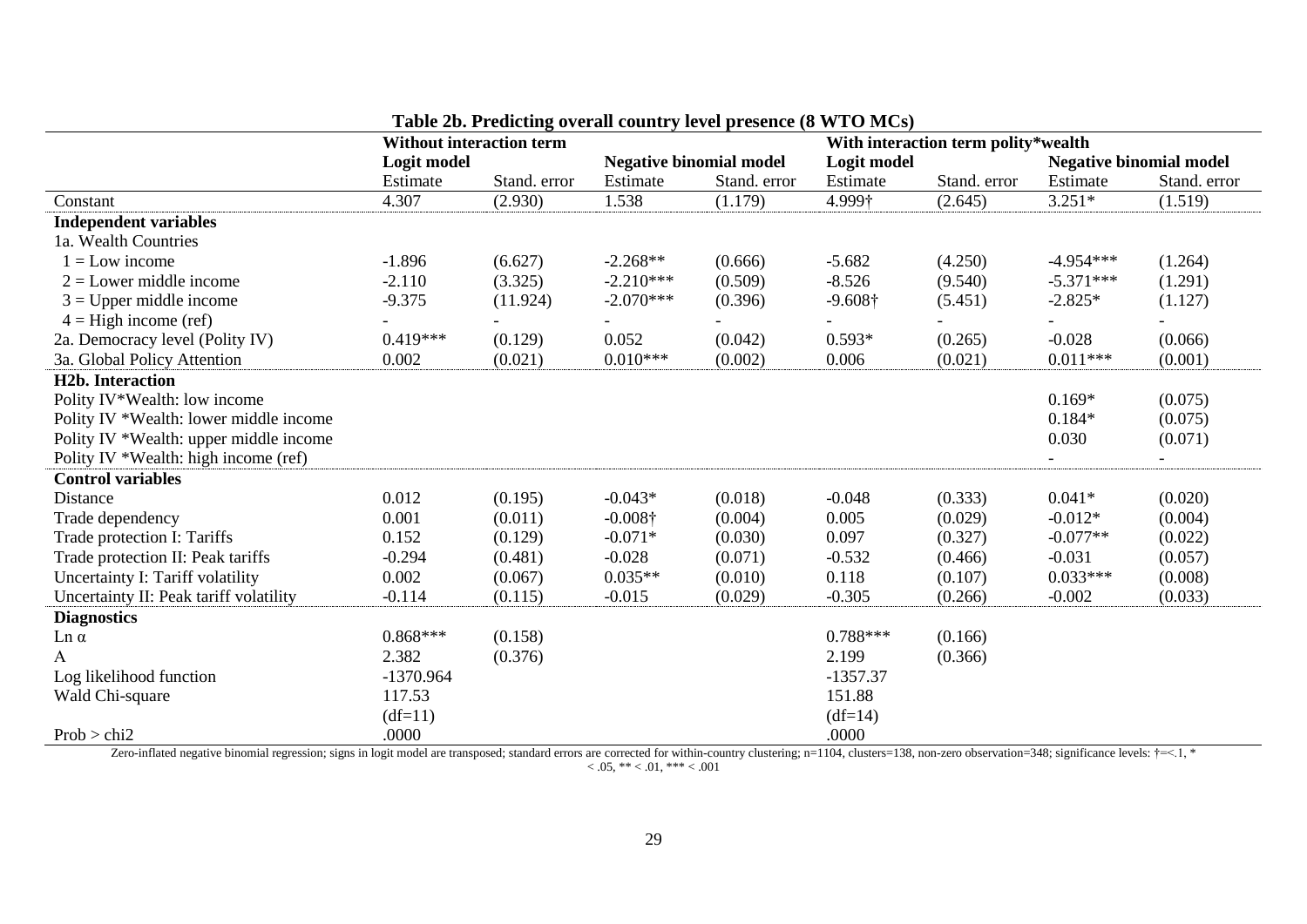



**Table 3. Average predicted counts, standard deviations and confidence intervals (95%) for level of democracy and national income (n=1104; ZINB-model)**

|                                                     | Predicted | Standard  |                     |       |
|-----------------------------------------------------|-----------|-----------|---------------------|-------|
|                                                     | count     | deviation | Confidence interval |       |
|                                                     |           |           | Lower               | Upper |
| Autocracies (polity $\le$ -6, n=204)                | 0.24      | 0.05      | 0.13                | 0.34  |
| Anocracies (polity between $-5$ and $5$ , $n=316$ ) | 0.90      | 0.18      | 0.53                | 1.27  |
| Democracies (polity $>= 6$ , n=624)                 | 2.35      | 0.45      | 1.46                | 3.23  |
| Low income countries $(n=232)$                      | 0.57      | 0.21      | 0.14                | 0.99  |
| Lower middle income countries $(n=280)$             | 0.62      | 0.17      | 0.27                | 0.97  |
| Upper middle income countries $(n=312)$             | 0.80      | 0.17      | 0.46                | 1.14  |
| High income countries $(n=320)$                     | 4.77      | 1.37      | 2.07                | 7.47  |